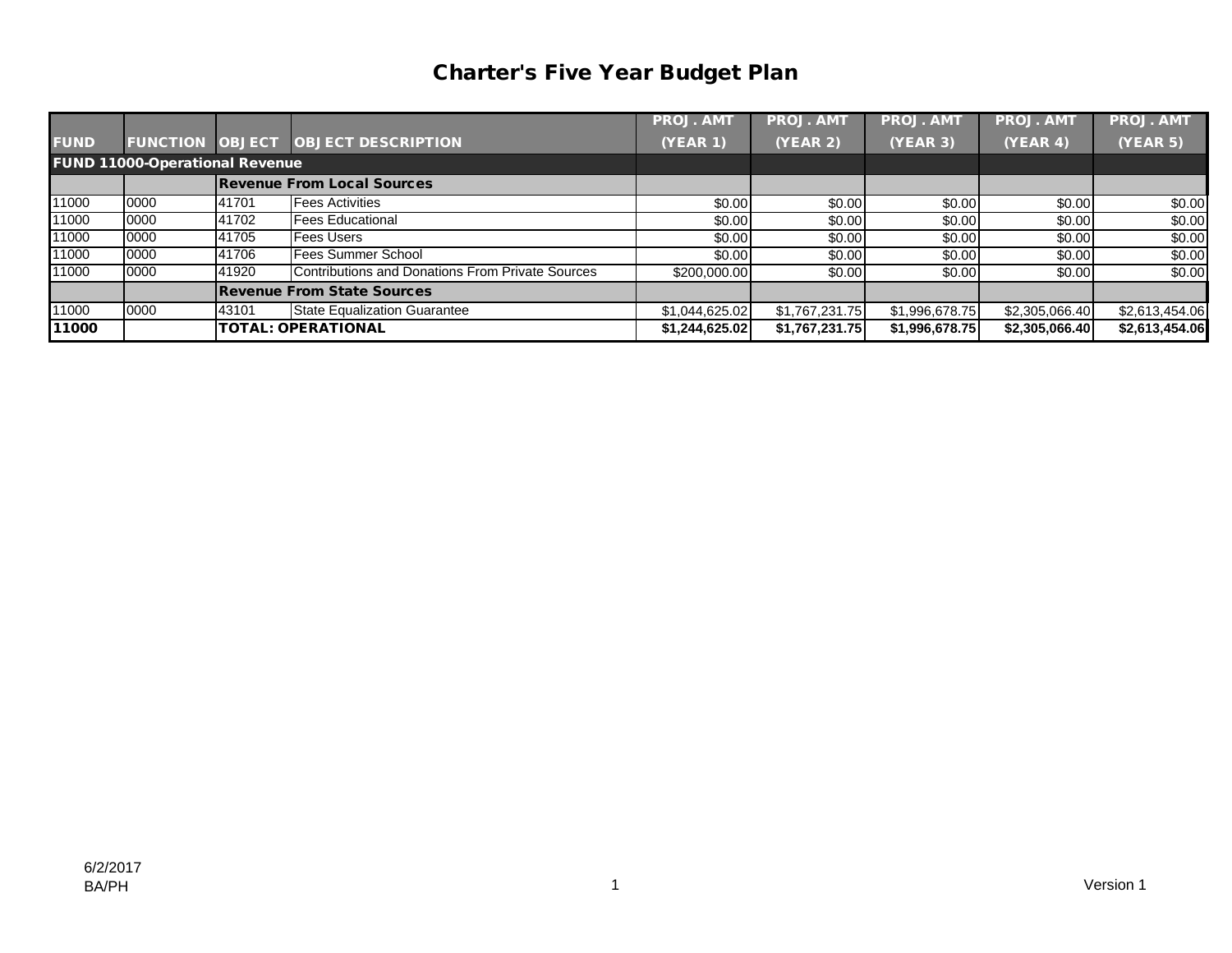|                |                                                          |                                 | <b>JOB</b>   |                                                                                                               | <b>PROJ. AMT</b> |            | <b>PROJ. AMT</b> |       | <b>PROJ. AMT</b> |       | <b>PROJ. AMT</b> |       | <b>PROJ. AMT</b> |       |
|----------------|----------------------------------------------------------|---------------------------------|--------------|---------------------------------------------------------------------------------------------------------------|------------------|------------|------------------|-------|------------------|-------|------------------|-------|------------------|-------|
|                |                                                          |                                 | <b>CLASS</b> |                                                                                                               |                  |            |                  |       |                  |       |                  |       |                  |       |
|                | <b>FUND FUNCTION OBJECT</b><br><b>11000 EXPENDITURES</b> |                                 |              | <b>OBJECT DESCRIPTION</b>                                                                                     | <b>(YEAR 1)</b>  | <b>FTE</b> | (YEAR 2)         | FTE.  | (YEAR 3)         | FTE.  | (YEAR 4)         | FTE.  | (YEAR 5)         | FTE:  |
|                | Function-1000 - Instruction                              |                                 |              |                                                                                                               |                  |            |                  |       |                  |       |                  |       |                  |       |
|                |                                                          |                                 |              | <b>Personnel Services - Compensation</b>                                                                      |                  |            |                  |       |                  |       |                  |       |                  |       |
| 1000           | 1000                                                     | 51100                           | 1411         | Salaries Expense: Teachers Grades 1-12                                                                        | \$319,200.00     | 7.00       | \$465,120.00     | 10.00 | \$569,306.88     | 12.00 | \$677,475.19     | 14.00 | \$789,742.50     | 16.00 |
| 11000          | 1000                                                     | 51100                           | 1412         | Salaries Expense: Teachers Special Education                                                                  | \$45,600.00      | 1.00       | \$93,024.00      | 2.00  | \$94,884.48      | 2.00  | \$145,173.25     | 3.00  | \$197,435.63     | 4.00  |
| 1000           | 1000                                                     | 51100                           | 1413         | Salaries Expense: Teachers Early Childhood Ed.                                                                |                  |            |                  |       |                  |       |                  |       |                  |       |
| 11000          | 1000                                                     | 51100                           | 1414         | Salaries Expense: Teachers Preschool (Excludes Special Ed.)                                                   |                  |            |                  |       |                  |       |                  |       |                  |       |
| 11000          | 1000                                                     | 51100                           | 1415         | Salaries Expense: Teachers Vocational and Technical                                                           |                  |            |                  |       |                  |       |                  |       |                  |       |
| 1000           | 1000                                                     | 51100                           | 1416         | Salaries Expense: Teachers Other Instruction                                                                  | \$0.00           | 0.00       | \$0.00           | 0.00  | \$47,442.24      | 1.00  | \$48,391.08      | 1.00  | \$98,717.81      | 2.00  |
| 11000<br>1000  | 1000<br>1000                                             | 51100<br>51100                  | 1611<br>1612 | Salaries Expense: Substitutes Sick Leave<br>Salaries Expense: Substitutes Other Leave                         |                  |            |                  |       |                  |       |                  |       |                  |       |
| 1000           | 1000                                                     | 51100                           | 1613         | Salaries Expense: Separation Pay                                                                              |                  |            |                  |       |                  |       |                  |       |                  |       |
| 11000          | 1000                                                     | 51100                           | 1618         | Salaries Expense: Athletics                                                                                   |                  |            |                  |       |                  |       |                  |       |                  |       |
| 1000           | 1000                                                     | 51100                           | 1621         | Salaries Expense: Summer School/After School                                                                  |                  |            |                  |       |                  |       |                  |       |                  |       |
| 1000           | 1000                                                     | 51100                           | 1624         | Salaries Expense: Activities Salaries                                                                         |                  |            |                  |       |                  |       |                  |       |                  |       |
| 11000          | 1000                                                     | 51100                           | 1711         | Salaries Expense: Instructional Assistants Grades 1-12                                                        |                  |            |                  |       |                  |       |                  |       |                  |       |
| 1000           | 1000                                                     | 51100                           | 1712         | Salaries Expense: Instructional Assistants Special Ed.                                                        |                  |            |                  |       |                  |       |                  |       |                  |       |
| 1000<br>1000   | 1000<br>1000                                             | 51100<br>51100                  | 1713<br>1714 | Salaries Expense: Instructional Assistants ECE<br>Salaries Expense: Inst Asst. Preschool (Excludes Spec. Ed.) |                  |            |                  |       |                  |       |                  |       |                  |       |
|                |                                                          |                                 |              | <b>Total: Personnel Services Compensation</b>                                                                 | \$364,800.00     | 8.00       | \$558,144.00     | 12.00 | \$711,633.60     | 15.00 | \$871,039.53     | 18.00 | \$1,085,895.94   | 22.00 |
|                |                                                          |                                 |              | <b>Personnel Services - Employee Benefits</b>                                                                 |                  |            |                  |       |                  |       |                  |       |                  |       |
| 11000          | 1000                                                     | 52111                           | 0000         | <b>Educational Retirement</b>                                                                                 | \$50,707.20      |            | \$77,582.02      |       | \$98,917.07      |       | \$121,074.49     |       | \$150,939.54     |       |
| 1000           | 1000                                                     | 52112                           | 0000         | <b>ERA - Retiree Health</b>                                                                                   |                  |            |                  |       |                  |       |                  |       |                  |       |
| 11000          | 1000                                                     | 52210                           | 0000         | <b>FICA Payments</b>                                                                                          | \$22,617.60      |            | \$34,604.93      |       | \$44,121.28      |       | \$54,004.45      |       | \$67,325.55      |       |
| 1000           | 1000                                                     | 52220                           | 0000         | <b>Medicare Payments</b>                                                                                      | \$5,289.60       |            | \$8,093.09       |       | \$10,318.69      |       | \$12,630.07      |       | \$15,745.49      |       |
| 1000           | 1000                                                     | 52311                           | 0000         | Health and Medical Premiums                                                                                   | \$40,000.00      |            | \$66,000.00      |       | \$90,750.00      |       | \$119,790.00     |       | \$161,051.00     |       |
| 11000          | 1000                                                     | 52312                           | 0000         | Life                                                                                                          |                  |            |                  |       |                  |       |                  |       |                  |       |
| 11000<br>11000 | 1000<br>1000                                             | 52313<br>52314                  | 0000<br>0000 | Dental<br>Vision                                                                                              |                  |            |                  |       |                  |       |                  |       |                  |       |
| 1000           | 1000                                                     | 52315                           | 0000         | <b>Disability</b>                                                                                             | \$64.00          |            | \$96.00          |       | \$120.00         |       | \$144.00         |       | \$176.00         |       |
| 11000          | 1000                                                     | 52316                           | 0000         | Other Insurance                                                                                               |                  |            |                  |       |                  |       |                  |       |                  |       |
| 1000           | 1000                                                     | 52500                           | 0000         | Unemployment Compensation                                                                                     | \$2,641.36       |            | \$3,962.04       |       | \$4,952.55       |       | \$5,943.06       |       | \$7,263.74       |       |
| 1000           | 1000                                                     | 52710                           | 0000         | <b>Workers Compensation Premium</b>                                                                           | \$4,012.80       |            | \$6,139.58       |       | \$7,827.97       |       | \$9,581.43       |       | \$11,944.86      |       |
| 11000          | 1000                                                     | 52720                           | 0000         | Workers Compensation Employer's Fee                                                                           |                  |            |                  |       |                  |       |                  |       |                  |       |
| 11000          | 1000                                                     | 52730                           | 0000         | Workers Compensation (Self Insured)                                                                           |                  |            |                  |       |                  |       |                  |       |                  |       |
| 1000           | 1000                                                     | 52911                           | 0000         | Cafeteria Plan Fees                                                                                           |                  |            |                  |       |                  |       |                  |       |                  |       |
| 1000<br>11000  | 1000<br>1000                                             | 52912<br>52913                  | 0000<br>0000 | Employee Assistance Programs<br>Workers Compensation Employee Fees                                            |                  |            |                  |       |                  |       |                  |       |                  |       |
| 1000           | 1000                                                     | 52914                           | 0000         | Deferred Sick Leave Reserve                                                                                   |                  |            |                  |       |                  |       |                  |       |                  |       |
|                |                                                          |                                 |              | <b>Total: Personnel Services Employee Benefits</b>                                                            | \$125,332.56     |            | \$196,477.66     |       | \$257,007.56     |       | \$323,167.51     |       | \$414,446.17     |       |
|                |                                                          |                                 |              | <b>Purchased Professional and Technical Services</b>                                                          |                  |            |                  |       |                  |       |                  |       |                  |       |
| 11000          | 1000                                                     | 53414                           | 0000         | <b>Other Professional Services</b>                                                                            | \$13,500.00      |            | \$20,604.38      |       | \$27,953.27      |       | \$35,553.06      |       | \$43,410.29      |       |
| 11000          | 1000                                                     | 53711                           | 0000         | <b>Other Charges</b>                                                                                          | \$1,800.00       |            | \$2,747.25       |       | \$3,727.10       |       | \$4,740.41       |       | \$5,788.04       |       |
|                |                                                          |                                 |              | <b>Total: Purchased Professional and Tech Services</b>                                                        | \$15,300.00      |            | \$23,351.63      |       | \$31,680.37      |       | \$40,293.47      |       | \$49,198.33      |       |
|                |                                                          | <b>Other Purchased Services</b> |              |                                                                                                               |                  |            |                  |       |                  |       |                  |       |                  |       |
| 1000           | 1000                                                     | 55813                           | 0000         | Employee Travel - Non-Teachers                                                                                |                  |            |                  |       |                  |       |                  |       |                  |       |
| 1000           | 1000                                                     | 55814                           | 0000         | Employee Training - Non-Teachers                                                                              |                  |            |                  |       |                  |       |                  |       |                  |       |
| 1000           | 1000                                                     | 55817                           | 0000         | <b>Student Travel</b>                                                                                         |                  |            |                  |       |                  |       |                  |       |                  |       |
| 1000           | 1000                                                     | 55818                           | 0000         | Other Travel - Non-Employees                                                                                  |                  |            |                  |       |                  |       |                  |       |                  |       |
| 1000           | 1000                                                     | 55819                           | 0000         | Employee Travel - Teachers                                                                                    |                  |            |                  |       |                  |       |                  |       |                  |       |
| 11000          | 1000                                                     | 55820                           | 0000         | <b>Employee Training - Teachers</b>                                                                           | \$23,000.00      |            | \$18,201.56      |       | \$8,314.77       |       | \$9,333.90       |       | \$8,520.98       |       |
| 11000<br>11000 | 1000<br>1000                                             | 55914<br>55915                  | 0000<br>0000 | Contracts - Interagency<br><b>Other Contract Services</b>                                                     |                  |            |                  |       |                  |       |                  |       |                  |       |
|                |                                                          |                                 |              | <b>Total: Other Purchased Services</b>                                                                        | \$23,000.00      |            | \$18,201.56      |       | \$8,314.77       |       | \$9,333.90       |       | \$8,520.98       |       |
|                |                                                          | <b>Supplies</b>                 |              |                                                                                                               |                  |            |                  |       |                  |       |                  |       |                  |       |
| 11000          | 1000                                                     | 56112                           | 0000         | <b>Other Textbooks</b>                                                                                        | \$39,000.00      |            | \$19,841.25      |       | \$20,188.47      |       | \$20,541.77      |       | \$20,901.25      |       |
| 11000          | 1000                                                     | 56113                           | 0000         | Software                                                                                                      | \$15,660.00      |            | \$8,005.75       |       | \$10,362.37      |       | \$12,730.14      |       | \$14,159.35      |       |
| 11000          | 1000                                                     | 56118                           | 0000         | General Supplies and Materials                                                                                | \$23,850.00      |            | \$36,401.06      |       | \$49,384.11      |       | \$62,810.41      |       | \$76,691.51      |       |
|                |                                                          |                                 |              |                                                                                                               |                  |            |                  |       | \$79.934.95      |       | \$96,082.32      |       |                  |       |
|                |                                                          |                                 |              | <b>Total: Supplies</b>                                                                                        | \$78,510.00      |            | \$64,248.06      |       |                  |       |                  |       | \$111,752.11     |       |
|                |                                                          | <b>Property</b><br>57331        |              | Fixed Assets (more than \$5,000)                                                                              |                  |            |                  |       |                  |       |                  |       |                  |       |
| 11000<br>1000  | 1000<br>1000                                             | 57332                           | 0000<br>0000 | Supply Assets (\$5,000 or less)                                                                               | \$47,937.50      |            | \$25,317.44      |       | \$24,396.73      |       | \$40,832.21      |       | \$33,564.19      |       |
|                | 6/2/2017                                                 |                                 |              | <b>Total: Property</b>                                                                                        | \$47,937.50      |            | \$25,317.44      |       | \$24,396.73      |       | \$40,832.21      |       | \$33,564.19      |       |
|                | <b>BA/PH/DT</b>                                          |                                 |              |                                                                                                               |                  |            |                  |       |                  |       |                  |       |                  |       |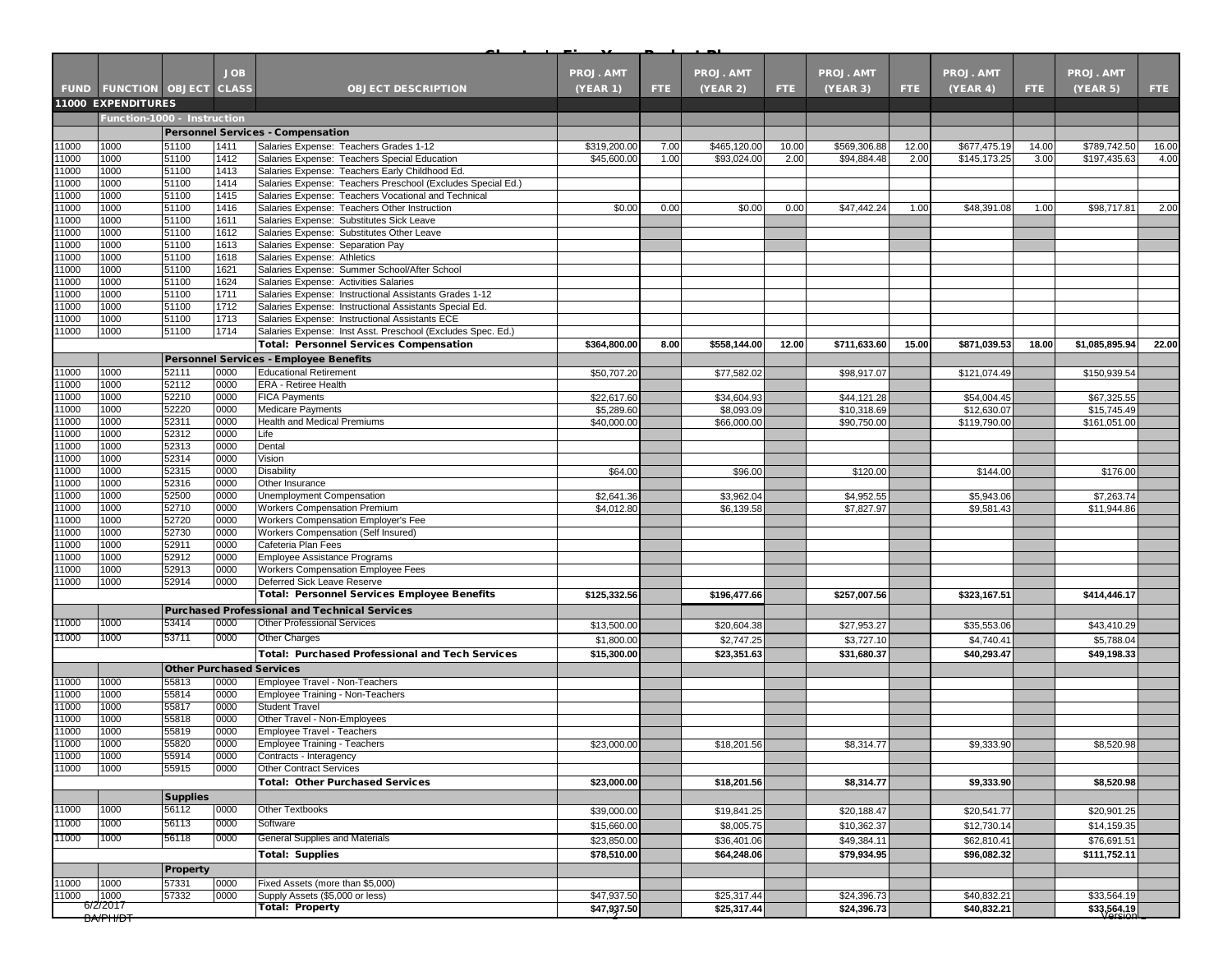|                |                             |                                 | <b>JOB</b>   |                                                                                                         | <b>PROJ. AMT</b> |      | PROJ. AMT    |       | <b>PROJ. AMT</b> |       | <b>PROJ. AMT</b> |       | <b>PROJ. AMT</b> |       |
|----------------|-----------------------------|---------------------------------|--------------|---------------------------------------------------------------------------------------------------------|------------------|------|--------------|-------|------------------|-------|------------------|-------|------------------|-------|
|                | <b>FUND FUNCTION OBJECT</b> |                                 | <b>CLASS</b> | <b>OBJECT DESCRIPTION</b>                                                                               | (YEAR 1)         | FTE. | (YEAR 2)     | FTE:  | (YEAR 3)         | FTE.  | (YEAR 4)         | FTE.  | (YEAR 5)         | FTE.  |
|                | <b>11000 EXPENDITURES</b>   |                                 |              |                                                                                                         |                  |      |              |       |                  |       |                  |       |                  |       |
| 11000          | 1000                        |                                 |              | <b>TOTAL: INSTRUCTION</b>                                                                               | \$654,880.06     | 8.00 | \$885,740.34 | 12.00 | \$1,112,967.98   | 15.00 | \$1,380,748.95   | 18.00 | \$1,703,377.73   | 22.00 |
|                |                             |                                 |              | Function-2100 - Support Services - Students                                                             |                  |      |              |       |                  |       |                  |       |                  |       |
|                |                             |                                 |              | Personnel Services - Compensation                                                                       |                  |      |              |       |                  |       |                  |       |                  |       |
|                |                             |                                 |              |                                                                                                         |                  |      |              |       |                  |       |                  |       |                  |       |
| 11000          | 2100                        | 51100                           | 1211         | Salaries Expense: Coordinator/Subject Matter Specialist                                                 |                  |      |              |       |                  |       |                  |       |                  |       |
| 11000          | 2100                        | 51100                           | 1214         | Salaries Expense: Guidance Counselors/Social Workers                                                    |                  |      |              |       |                  |       |                  |       |                  |       |
| 11000<br>11000 | 2100<br>2100                | 51100<br>51100                  | 1215<br>1216 | Salaries Expense: Registered Nurse<br>Salaries Expense: Health Assistants                               |                  |      |              |       |                  |       |                  |       |                  |       |
| 11000          | 2100                        | 51100                           | 1217         | Salaries Expense: Secretary, Clerical, Technical Assistants                                             |                  |      |              |       |                  |       |                  |       |                  |       |
| 11000          | 2100                        | 51100                           | 1218         | Salaries Expense: School/Student Support                                                                | \$60,000.00      | 1.00 | \$61,200.00  | 1.00  | \$62,424.00      | 1.00  | \$63,672.48      | 1.00  | \$64,945.93      | 1.00  |
| 11000          | 2100                        | 51100                           | 1311         | Salaries Expense: Diagnostician                                                                         |                  |      |              |       |                  |       |                  |       |                  |       |
| 11000          | 2100                        | 51100                           | 1312         | Salaries Expense: Speech Therapist                                                                      |                  |      |              |       |                  |       |                  |       |                  |       |
| 11000<br>11000 | 2100<br>2100                | 51100<br>51100                  | 1313<br>1314 | Salaries Expense: Occupational Therapist<br>Salaries Expense: Physical Therapist/Recreational Therapist |                  |      |              |       |                  |       |                  |       |                  |       |
| 11000          | 2100                        | 51100                           | 1315         | Salaries Expense: Psychologist Counselors                                                               |                  |      |              |       |                  |       |                  |       |                  |       |
| 11000          | 2100                        | 51100                           | 1316         | Salaries Expense: Audiologists                                                                          |                  |      |              |       |                  |       |                  |       |                  |       |
| 11000          | 2100                        | 51100                           | 1317         | Salaries Expense: Interpreters                                                                          |                  |      |              |       |                  |       |                  |       |                  |       |
| 11000          | 2100                        | 51100                           | 1318         | Salaries Expense: Specialists                                                                           | \$0.00           | 0.00 | \$0.00       | 0.00  | \$52,020.00      | 1.00  | \$53,060.40      | 1.00  | \$54,121.61      | 1.00  |
| 11000<br>11000 | 2100                        | 51100                           | 1319         | Salaries Expense: Special Ed. Assistants                                                                |                  |      |              |       |                  |       |                  |       |                  |       |
|                | 2100                        | 51100                           | 1511         | Salaries Expense: Data Processing<br>Total: Personnel Services - Compensation                           | \$60,000.00      | 1.00 | \$61,200.00  | 1.00  | \$114,444.00     | 2.00  | \$116,732.88     | 2.00  | \$119,067.54     | 2.00  |
|                |                             |                                 |              | Personnel Services - Employee Benefits                                                                  |                  |      |              |       |                  |       |                  |       |                  |       |
| 11000          | 2100                        | 52111                           | 0000         | <b>Educational Retirement</b>                                                                           | \$8,340.00       |      | \$8,506.80   |       | \$15,907.72      |       | \$16,225.87      |       | \$16,550.39      |       |
| 11000          | 2100                        | 52112                           | 0000         | <b>ERA - Retiree Health</b>                                                                             |                  |      |              |       |                  |       |                  |       |                  |       |
| 11000          | 2100                        | 52210                           | 0000         | <b>FICA Payments</b>                                                                                    | \$3,720.00       |      | \$3,794.40   |       | \$7,095.53       |       | \$7,237.44       |       | \$7,382.19       |       |
| 11000          | 2100                        | 52220                           | 0000         | <b>Medicare Payments</b>                                                                                | \$870.00         |      | \$887.40     |       | \$1,659.44       |       | \$1,692.63       |       | \$1,726.48       |       |
| 11000          | 2100                        | 52311                           | 0000         | Health and Medical Premiums                                                                             | \$5,000.00       |      | \$5,500.00   |       | \$12,100.00      |       | \$13,310.00      |       | \$14,641.00      |       |
| 11000<br>11000 | 2100<br>2100                | 52312<br>52313                  | 0000<br>0000 | Life<br>Dental                                                                                          |                  |      |              |       |                  |       |                  |       |                  |       |
| 11000          | 2100                        | 52314                           | 0000         | Vision                                                                                                  |                  |      |              |       |                  |       |                  |       |                  |       |
| 11000          | 2100                        | 52315                           | 0000         | Disability                                                                                              | \$8.00           |      | \$8.00       |       | \$16.00          |       | \$16.00          |       | \$16.00          |       |
| 11000          | 2100                        | 52316                           | 0000         | Other Insurance                                                                                         |                  |      |              |       |                  |       |                  |       |                  |       |
| 11000          | 2100                        | 52500                           | 0000         | Unemployment Compensation                                                                               | \$330.17         |      | \$330.17     |       | \$660.34         |       | \$660.34         |       | \$660.34         |       |
| 11000<br>11000 | 2100<br>2100                | 52710<br>52720                  | 0000<br>0000 | <b>Workers Compensation Premium</b>                                                                     | \$660.00         |      | \$673.20     |       | \$1,258.88       |       | \$1,284.06       |       | \$1,309.74       |       |
| 11000          | 2100                        | 52730                           | 0000         | Workers Compensation Employer's Fee<br>Workers Compensation (Self Insured)                              |                  |      |              |       |                  |       |                  |       |                  |       |
| 11000          | 2100                        | 52911                           | 0000         | Cafeteria Plan Fees                                                                                     |                  |      |              |       |                  |       |                  |       |                  |       |
| 11000          | 2100                        | 52912                           | 0000         | Employee Assistance Programs                                                                            |                  |      |              |       |                  |       |                  |       |                  |       |
| 11000          | 2100                        | 52913                           | 0000         | Workers Compensation Employee Fees                                                                      |                  |      |              |       |                  |       |                  |       |                  |       |
| 11000          | 2100                        | 52914                           | 0000         | Deferred Sick Leave Reserve                                                                             |                  |      |              |       |                  |       |                  |       |                  |       |
|                |                             |                                 |              | Total: Personnel Services - Employee Benefits                                                           | \$18,928.17      |      | \$19,699.97  |       | \$38,697.91      |       | \$40,426.34      |       | \$42,286.14      |       |
|                |                             |                                 |              | <b>Purchased Professional and Technical Services</b>                                                    |                  |      |              |       |                  |       |                  |       |                  |       |
| 11000<br>11000 | 2100<br>2100                | 53211<br>53212                  | 0000<br>0000 | Diagnosticians - Contracted<br>Speech Therapists - Contracted                                           |                  |      |              |       |                  |       |                  |       |                  |       |
| 11000          | 2100                        | 53213                           | 0000         | Occupational Therapists - Contracted                                                                    |                  |      |              |       |                  |       |                  |       |                  |       |
| 11000          | 2100                        | 53214                           | 0000         | Physical/Recreational Therapists - Contracted                                                           |                  |      |              |       |                  |       |                  |       |                  |       |
| 11000          | 2100                        | 53215                           | 0000         | Psychologists/Counselors - Contracted                                                                   |                  |      |              |       |                  |       |                  |       |                  |       |
| 11000          | 2100                        | 53215                           | 0000         | Psychologists/Counselors - Contracted                                                                   |                  |      |              |       |                  |       |                  |       |                  |       |
| 11000<br>11000 | 2100<br>2100                | 53216<br>53217                  | 0000<br>0000 | Audiologists - Contracted<br>Interpreters - Contracted                                                  |                  |      |              |       |                  |       |                  |       |                  |       |
|                | 2100                        | 53218                           | 0000         | Specialists - Contracted                                                                                |                  |      |              |       |                  |       |                  |       |                  |       |
| 11000<br>11000 | 2100                        | 53219                           | 0000         | Special Ed Assistants (Non-Instructional) - Contracted                                                  |                  |      |              |       |                  |       |                  |       |                  |       |
| 11000          | 2100                        | 53414                           | 0000         | <b>Other Professional Services</b>                                                                      | \$6,000.00       |      | \$9,157.50   |       | \$12,423.68      |       | \$15,801.36      |       | \$19,293.46      |       |
|                |                             |                                 |              | <b>Total: Purchased Professional and Tech Services</b>                                                  | \$6,000.00       |      | \$9,157.50   |       | \$12,423.68      |       | \$15,801.36      |       | \$19,293.46      |       |
|                |                             |                                 |              | <b>Purchased Professional and Technical Services</b>                                                    |                  |      |              |       |                  |       |                  |       |                  |       |
| 11000          | 2100                        | 53414                           | 0000         | Other Professional Services                                                                             |                  |      |              |       |                  |       |                  |       |                  |       |
| 11000          | 2100                        | 53711                           | 0000         | <b>Other Charges</b>                                                                                    |                  |      |              |       |                  |       |                  |       |                  |       |
|                |                             |                                 |              | <b>Total: Support Services - Students</b>                                                               | \$0.00           |      | \$0.00       |       | \$0.00           |       | \$0.00           |       | \$0.00           |       |
| 11000          | 2100                        | <b>Other Purchased Services</b> | 0000         | Property/Liability Insurance                                                                            |                  |      |              |       |                  |       |                  |       |                  |       |
| 11000          | 2100                        | 55200<br>55813                  | 0000         | Employee Travel - Non-Teachers                                                                          |                  |      |              |       |                  |       |                  |       |                  |       |
| 11000          | 2100                        | 55814                           | 0000         | Employee Training - Non-Teachers                                                                        |                  |      |              |       |                  |       |                  |       |                  |       |
| 11000 6/2/2007 |                             | 55818                           | 0000         | Other Travel - Non-Employees                                                                            |                  |      |              |       |                  |       |                  |       |                  |       |
|                | BA/PH/DT                    |                                 |              |                                                                                                         | э                |      |              |       |                  |       |                  |       | <u>Version</u>   |       |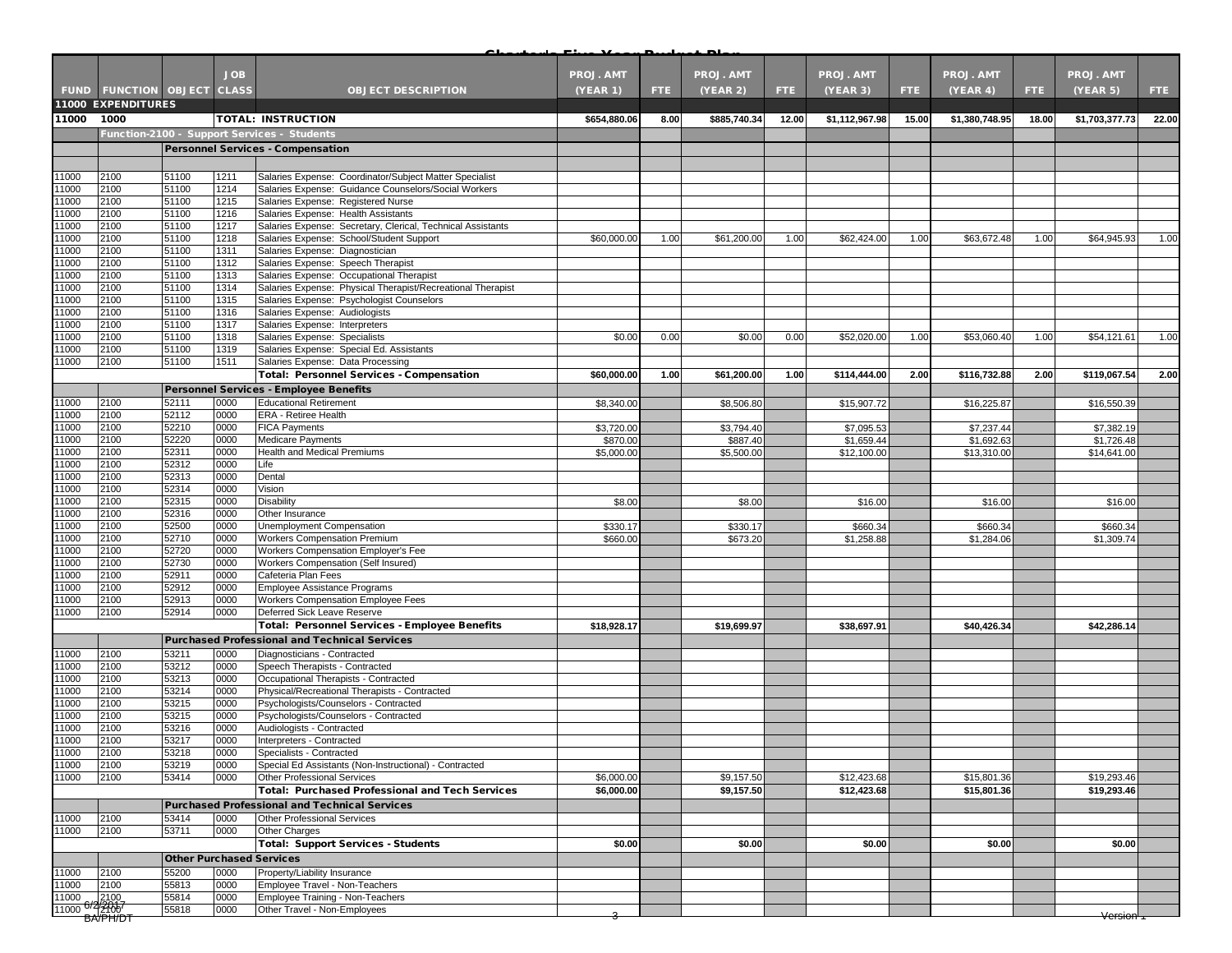| Charterla Five Vear Pudget Dlan |  |  |
|---------------------------------|--|--|
|                                 |  |  |

|               |                                   |                                 |            |                                                             | <u> Chartorle Eivo Voar Budgot Dlan</u> |      |             |      |              |      |              |      |                  |      |
|---------------|-----------------------------------|---------------------------------|------------|-------------------------------------------------------------|-----------------------------------------|------|-------------|------|--------------|------|--------------|------|------------------|------|
|               |                                   |                                 | <b>JOB</b> |                                                             | <b>PROJ. AMT</b>                        |      | PROJ. AMT   |      | PROJ. AMT    |      | PROJ. AMT    |      | <b>PROJ. AMT</b> |      |
|               |                                   |                                 |            |                                                             |                                         |      |             |      |              |      |              |      |                  |      |
|               | <b>FUND FUNCTION OBJECT CLASS</b> |                                 |            | <b>OBJECT DESCRIPTION</b>                                   | (YEAR 1)                                | FTE. | (YEAR 2)    | FTE: | (YEAR 3)     | FTE. | (YEAR 4)     | FTE: | (YEAR 5)         | FTE: |
|               | <b>11000 EXPENDITURES</b>         |                                 |            |                                                             |                                         |      |             |      |              |      |              |      |                  |      |
| 11000         | 2100                              | 55914                           | 0000       | Contracts - Interagency                                     |                                         |      |             |      |              |      |              |      |                  |      |
| 11000         | 2100                              | 55915                           | 0000       | <b>Other Contract Services</b>                              |                                         |      |             |      |              |      |              |      |                  |      |
|               |                                   |                                 |            | <b>Total: Other Purchased Services</b>                      | \$0.00                                  |      | \$0.00      |      | \$0.00       |      | \$0.00       |      | \$0.00           |      |
|               |                                   | <b>Supplies</b>                 |            |                                                             |                                         |      |             |      |              |      |              |      |                  |      |
| 11000         | 2100                              | 56113                           | 0000       | Software                                                    |                                         |      |             |      |              |      |              |      |                  |      |
| 11000         | 2100                              | 56118                           | 0000       | General Supplies and Materials                              |                                         |      |             |      |              |      |              |      |                  |      |
|               |                                   |                                 |            | <b>Total: Supplies</b>                                      | \$0.00                                  |      | \$0.00      |      | \$0.00       |      | \$0.00       |      | \$0.00           |      |
|               |                                   | Property                        |            |                                                             |                                         |      |             |      |              |      |              |      |                  |      |
| 11000         | 2100                              | 57331                           | 0000       | Fixed Assets (more than \$5,000)                            |                                         |      |             |      |              |      |              |      |                  |      |
| 11000         | 2100                              | 57332                           | 0000       | Supply Assets (\$5,000 or less)                             |                                         |      |             |      |              |      |              |      |                  |      |
|               |                                   |                                 |            | <b>Total: Property</b>                                      | \$0.00                                  |      | \$0.00      |      | \$0.00       |      | \$0.00       |      | \$0.00           |      |
| 11000         | 2100                              |                                 |            | TOTAL: SUPPORT SERVICES - STUDENTS                          | \$84,928.17                             | 1.00 | \$90,057.47 | 1.00 | \$165,565.58 | 2.00 | \$172,960.58 | 2.00 | \$180,647.14     | 2.00 |
|               |                                   |                                 |            | Function-2200 - Support Services - Instruction              |                                         |      |             |      |              |      |              |      |                  |      |
|               |                                   |                                 |            | Personnel Services - Compensation                           |                                         |      |             |      |              |      |              |      |                  |      |
| 11000         | 2200                              | 51100                           | 1211       | Salaries Expense: Coordinator/Subject Matter Specialist     |                                         |      |             |      |              |      |              |      |                  |      |
| 11000         | 2200                              | 51100                           | 1212       | Salaries Expense: Library/Media Specialist                  |                                         |      |             |      |              |      |              |      |                  |      |
| 11000         | 2200                              | 51100                           | 1213       | Salaries Expense: Library/Media Assistants                  |                                         |      |             |      |              |      |              |      |                  |      |
| 11000         | 2200                              | 51100                           | 1217       | Salaries Expense: Secretary, Clerical, Technical Assistants |                                         |      |             |      |              |      |              |      |                  |      |
| 11000         | 2200                              | 51100                           | 1511       | Salaries Expense: Data Processing                           |                                         |      |             |      |              |      |              |      |                  |      |
|               |                                   |                                 |            | <b>Total: Support Services - Instruction</b>                | \$0.00                                  | 0.00 | \$0.00      | 0.00 | \$0.00       | 0.00 | \$0.00       | 0.00 | \$0.00           | 0.00 |
|               |                                   |                                 |            | Personnel Services - Employee Benefits                      |                                         |      |             |      |              |      |              |      |                  |      |
| 11000         | 2200                              | 52111                           | 0000       | <b>Educational Retirement</b>                               |                                         |      |             |      |              |      |              |      |                  |      |
| 11000         | 2200                              | 52112                           | 0000       | ERA - Retiree Health                                        |                                         |      |             |      |              |      |              |      |                  |      |
| 11000         | 2200                              | 52210                           | 0000       | <b>FICA Payments</b>                                        |                                         |      |             |      |              |      |              |      |                  |      |
| 11000         | 2200                              | 52220                           | 0000       | <b>Medicare Payments</b>                                    |                                         |      |             |      |              |      |              |      |                  |      |
| 11000         | 2200                              | 52311                           | 0000       | Health and Medical Premiums                                 |                                         |      |             |      |              |      |              |      |                  |      |
| 11000         | 2200                              | 52312                           | 0000       | Life                                                        |                                         |      |             |      |              |      |              |      |                  |      |
| 11000         | 2200                              | 52313                           | 0000       | Dental                                                      |                                         |      |             |      |              |      |              |      |                  |      |
| 11000         | 2200                              | 52314                           | 0000       | Vision                                                      |                                         |      |             |      |              |      |              |      |                  |      |
| 11000         | 2200                              | 52315                           | 0000       | <b>Disability</b>                                           |                                         |      |             |      |              |      |              |      |                  |      |
| 11000         | 2200                              | 52316                           | 0000       | Other Insurance                                             |                                         |      |             |      |              |      |              |      |                  |      |
| 11000         | 2200                              | 52500                           | 0000       | Unemployment Compensation                                   |                                         |      |             |      |              |      |              |      |                  |      |
| 11000         | 2200                              | 52710                           | 0000       | <b>Workers Compensation Premium</b>                         |                                         |      |             |      |              |      |              |      |                  |      |
| 11000         | 2200                              | 52720                           | 0000       | Workers Compensation Employer's Fee                         |                                         |      |             |      |              |      |              |      |                  |      |
| 11000         | 2200                              | 52730                           | 0000       | Workers Compensation (Self Insured)                         |                                         |      |             |      |              |      |              |      |                  |      |
| 11000         | 2200                              | 52911                           | 0000       | Cafeteria Plan Fees                                         |                                         |      |             |      |              |      |              |      |                  |      |
| 11000         | 2200                              | 52912                           | 0000       | Employee Assistance Programs                                |                                         |      |             |      |              |      |              |      |                  |      |
| 11000         | 2200                              | 52913                           | 0000       | Workers Compensation Employee Fees                          |                                         |      |             |      |              |      |              |      |                  |      |
| 11000         | 2200                              | 52914                           | 0000       | Deferred Sick Leave Reserve                                 |                                         |      |             |      |              |      |              |      |                  |      |
|               |                                   |                                 |            | Total: Personnel Services - Employee Benefits               | \$0.00                                  |      | \$0.00      |      | \$0.00       |      | \$0.00       |      | \$0.00           |      |
|               |                                   |                                 |            | <b>Purchased Professional and Technical Services</b>        |                                         |      |             |      |              |      |              |      |                  |      |
| 11000         | 2200                              | 53414                           | 0000       | <b>Other Professional Services</b>                          |                                         |      |             |      |              |      |              |      |                  |      |
| 11000         | 2200                              | 53711                           | 0000       | <b>Other Charges</b>                                        |                                         |      |             |      |              |      |              |      |                  |      |
|               |                                   |                                 |            | <b>Total: Purchased Professional and Tech Services</b>      | \$0.00                                  |      | \$0.00      |      | \$0.00       |      | \$0.00       |      | \$0.00           |      |
|               |                                   | <b>Other Purchased Services</b> |            |                                                             |                                         |      |             |      |              |      |              |      |                  |      |
| 11000         | 2200                              | 55813                           | 0000       | Employee Travel - Non-Teachers                              |                                         |      |             |      |              |      |              |      |                  |      |
| 11000         | 2200                              | 55814                           | 0000       | Employee Training - Non-Teachers                            |                                         |      |             |      |              |      |              |      |                  |      |
| 11000         | 2200                              | 55818                           | 0000       | Other Travel - Non-Employees                                |                                         |      |             |      |              |      |              |      |                  |      |
| 11000         | 2200                              | 55914                           | 0000       | Contracts - Interagency                                     |                                         |      |             |      |              |      |              |      |                  |      |
| 11000         | 2200                              | 55915                           | 0000       | <b>Other Contract Services</b>                              |                                         |      |             |      |              |      |              |      |                  |      |
|               |                                   |                                 |            | <b>Total: Other Purchased Services</b>                      | \$0.00                                  |      | \$0.00      |      | \$0.00       |      | \$0.00       |      | \$0.00           |      |
|               |                                   | <b>Supplies</b>                 |            |                                                             |                                         |      |             |      |              |      |              |      |                  |      |
| 11000         | 2200                              | 56113                           | 0000       | Software                                                    |                                         |      |             |      |              |      |              |      |                  |      |
| 11000         | 2200                              | 56114                           | 0000       | Library And Audio-Visual                                    |                                         |      |             |      |              |      |              |      |                  |      |
| 11000         | 2200                              | 56118                           | 0000       | General Supplies and Materials                              |                                         |      |             |      |              |      |              |      |                  |      |
|               |                                   |                                 |            | <b>Total: Supplies</b>                                      | \$0.00                                  |      | \$0.00      |      | \$0.00       |      | \$0.00       |      | \$0.00           |      |
|               |                                   | <b>Property</b>                 |            |                                                             |                                         |      |             |      |              |      |              |      |                  |      |
| 11000         | 2200                              | 57331                           | 0000       | Fixed Assets (more than \$5,000)                            |                                         |      |             |      |              |      |              |      |                  |      |
| 11000         | 2200                              | 57332                           | 0000       | Supply Assets (\$5,000 or less)                             |                                         |      |             |      |              |      |              |      |                  |      |
|               |                                   |                                 |            | <b>Total: Property</b>                                      | \$0.00                                  |      | \$0.00      |      | \$0.00       |      | \$0.00       |      | \$0.00           |      |
| 110006/2/2000 |                                   |                                 |            | TOTAL: SUPPORT SERVICES - INSTRUCTION                       | \$0.00                                  | 0.00 | \$0.00      | 0.00 | \$0.00       | 0.00 | \$0.00       | 0.00 | \$0.00           | 0.00 |
|               | BA/PH/DT                          |                                 |            |                                                             |                                         |      |             |      |              |      |              |      | Version 1        |      |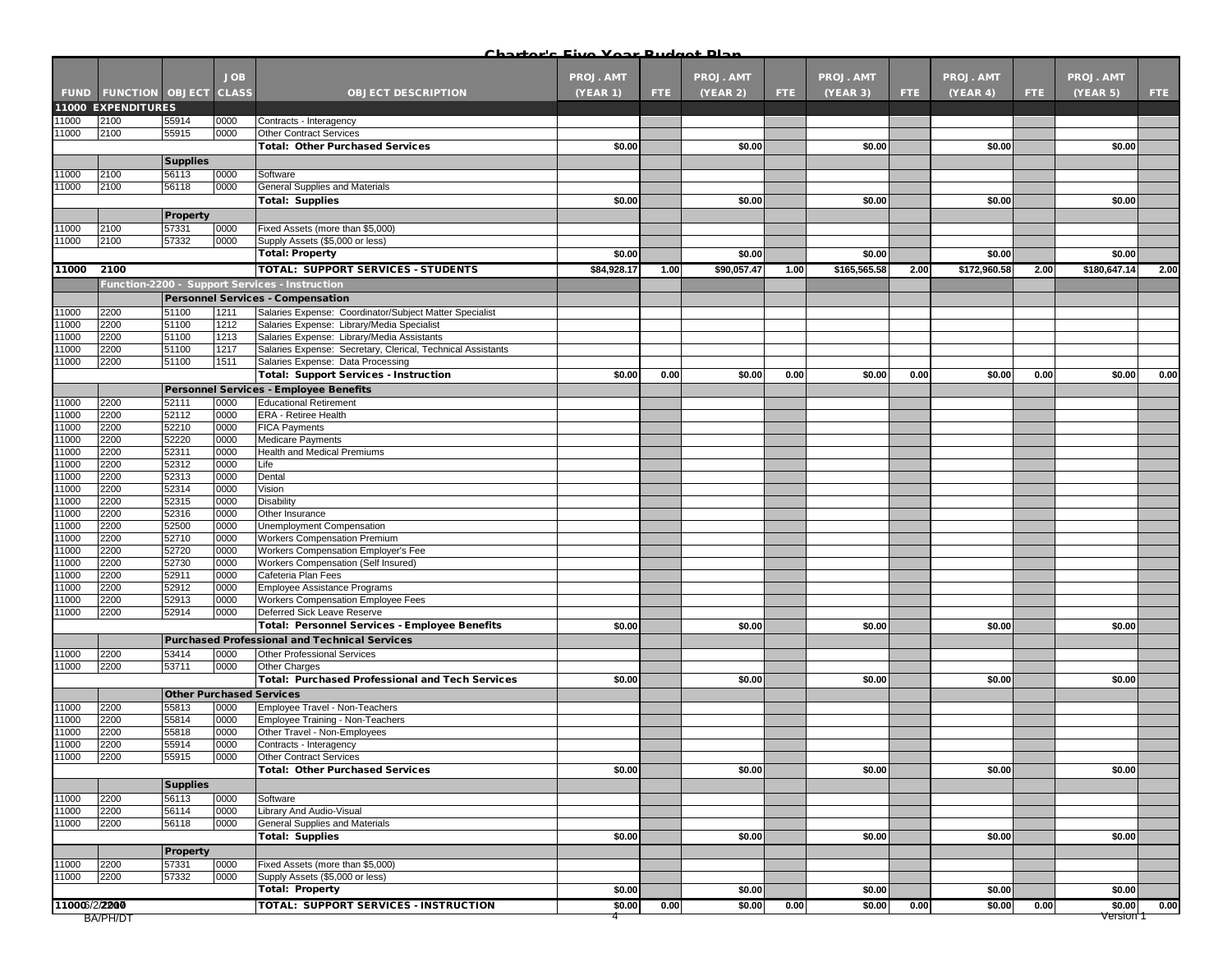|                | <b>FUND FUNCTION OBJECT</b>            |                 | <b>JOB</b><br><b>CLASS</b> | <b>OBJECT DESCRIPTION</b>                                                      | <b>PROJ. AMT</b>          |            | <b>PROJ. AMT</b>          |      | <b>PROJ. AMT</b>          | FTE. | <b>PROJ. AMT</b>          |      | <b>PROJ. AMT</b>          |      |
|----------------|----------------------------------------|-----------------|----------------------------|--------------------------------------------------------------------------------|---------------------------|------------|---------------------------|------|---------------------------|------|---------------------------|------|---------------------------|------|
|                | 11000 EXPENDITURES                     |                 |                            |                                                                                | <b>(YEAR 1)</b>           | <b>FTE</b> | <b>(YEAR 2)</b>           | FTE. | (YEAR 3)                  |      | (YEAR 4)                  | FTE. | (YEAR 5)                  | FTE. |
|                | Function-2300 - General Administration |                 |                            |                                                                                |                           |            |                           |      |                           |      |                           |      |                           |      |
|                |                                        |                 |                            | <b>Personnel Services - Compensation</b>                                       |                           |            |                           |      |                           |      |                           |      |                           |      |
| 1000           | 2300                                   | 51100           | 1113                       | Salaries Expense: Administrative Associates                                    |                           |            |                           |      |                           |      |                           |      |                           |      |
| 11000          | 2300                                   | 51100           | 1114                       | Salaries Expense: Administrative Assistants                                    |                           |            |                           |      |                           |      |                           |      |                           |      |
| 1000           | 2300                                   | 51100           | 1217                       | Salaries Expense: Secretary, Clerical, Technical Assistants                    | \$30,000.00               | 1.00       | \$30,600.00               | 1.00 | \$31,212.00               | 1.00 | \$31,836.24               | 1.00 | \$32,472.96               | 1.00 |
| 1000           | 2300                                   | 51100           | 1511                       | Salaries Expense: Data Processing                                              |                           |            |                           |      |                           |      |                           |      |                           |      |
|                |                                        |                 |                            | <b>Total: Personnel Services - Compensation</b>                                | \$30,000.00               | 1.00       | \$30,600.00               | 1.00 | \$31,212.00               | 1.00 | \$31,836.24               | 1.00 | \$32,472.96               | 1.00 |
| 1000           | 2300                                   | 52111           | 0000                       | <b>Personnel Services - Employee Benefits</b><br><b>Educational Retirement</b> | \$4,170.00                |            | \$4,253.40                |      | \$4,338.47                |      | \$4,425.24                |      | \$4,513.74                |      |
| 11000          | 2300                                   | 52112           | 0000                       | <b>ERA - Retiree Health</b>                                                    |                           |            |                           |      |                           |      |                           |      |                           |      |
| 11000          | 2300                                   | 52210           | 0000                       | <b>FICA Payments</b>                                                           | \$1,860.00                |            | \$1,897.20                |      | \$1,935.14                |      | \$1,973.85                |      | \$2,013.32                |      |
| 11000          | 2300                                   | 52220           | 0000                       | <b>Medicare Payments</b>                                                       | \$435.00                  |            | \$443.70                  |      | \$452.57                  |      | \$461.63                  |      | \$470.86                  |      |
| 1000           | 2300                                   | 52311           | 0000                       | Health and Medical Premiums                                                    | \$5,000.00                |            | \$5,500.00                |      | \$6,050.00                |      | \$6,655.00                |      | \$7,320.50                |      |
| 11000          | 2300                                   | 52312           | 0000                       | Life                                                                           |                           |            |                           |      |                           |      |                           |      |                           |      |
| 11000<br>1000  | 2300<br>2300                           | 52313<br>52314  | 0000<br>0000               | Dental<br>Vision                                                               |                           |            |                           |      |                           |      |                           |      |                           |      |
| 1000           | 2300                                   | 52315           | 0000                       | Disability                                                                     | \$8.00                    |            | \$8.00                    |      | \$8.00                    |      | \$8.00                    |      | \$8.00                    |      |
| 11000          | 2300                                   | 52316           | 0000                       | Other Insurance                                                                |                           |            |                           |      |                           |      |                           |      |                           |      |
| 1000           | 2300                                   | 52500           | 0000                       | Unemployment Compensation                                                      | \$330.17                  |            | \$330.17                  |      | \$330.17                  |      | \$330.17                  |      | \$330.17                  |      |
| 11000          | 2300                                   | 52710           | 0000                       | <b>Workers Compensation Premium</b>                                            | \$330.00                  |            | \$336.60                  |      | \$343.33                  |      | \$350.20                  |      | \$357.20                  |      |
| 11000          | 2300                                   | 52720           | 0000                       | Workers Compensation Employer's Fee                                            |                           |            |                           |      |                           |      |                           |      |                           |      |
| 1000<br>11000  | 2300<br>2300                           | 52730<br>52911  | 0000<br>0000               | Workers Compensation (Self Insured)<br>Cafeteria Plan Fees                     |                           |            |                           |      |                           |      |                           |      |                           |      |
| 11000          | 2300                                   | 52912           | 0000                       | Employee Assistance Programs                                                   |                           |            |                           |      |                           |      |                           |      |                           |      |
| 1000           | 2300                                   | 52913           | 0000                       | Workers Compensation Employee Fees                                             |                           |            |                           |      |                           |      |                           |      |                           |      |
| 1000           | 2300                                   | 52914           | 0000                       | Deferred Sick Leave Reserve                                                    |                           |            |                           |      |                           |      |                           |      |                           |      |
|                |                                        |                 |                            | Total: Personnel Services - Employee Benefits                                  | \$12,133.17               |            | \$12,769.07               |      | \$13,457.69               |      | \$14,204.08               |      | \$15,013.80               |      |
|                |                                        |                 |                            | <b>Purchased Professional and Technical Services</b>                           |                           |            |                           |      |                           |      |                           |      |                           |      |
| 11000          | 2300                                   | 53411           | 0000                       | Auditing                                                                       | \$13,000.00               |            | \$13,000.00               |      | \$13,000.00               |      | \$13,000.00               |      | \$13,000.00               |      |
| 1000           | 2300                                   | 53412           | 0000                       | <b>Bond/Board Elections</b>                                                    |                           |            |                           |      |                           |      |                           |      |                           |      |
| 1000<br>11000  | 2300<br>2300                           | 53413<br>53414  | 0000<br>0000               | Legal<br><b>Other Professional Services</b>                                    | \$2,500.00<br>\$32,800.00 |            | \$2,500.00<br>\$42,989.00 |      | \$2,500.00<br>\$28,181.31 |      | \$2,500.00<br>\$28,376.98 |      | \$2,500.00<br>\$28,576.08 |      |
| 1000           | 2300                                   | 53711           | 0000                       | <b>Other Charges</b>                                                           |                           |            |                           |      |                           |      |                           |      |                           |      |
|                |                                        |                 |                            | <b>Total: Purchased Professional and Tech Services</b>                         | \$48,300.00               |            | \$58,489.00               |      | \$43,681.31               |      | \$43,876.98               |      | \$44,076.08               |      |
|                |                                        |                 |                            | <b>Other Purchased Services</b>                                                |                           |            |                           |      |                           |      |                           |      |                           |      |
| 1000           | 2300                                   | 55400           | 0000                       | Advertising                                                                    |                           |            |                           |      |                           |      |                           |      |                           |      |
| 11000          | 2300                                   | 55811           | 0000                       | <b>Board Travel</b>                                                            |                           |            |                           |      |                           |      |                           |      |                           |      |
| 1000           | 2300                                   | 55812           | 0000                       | <b>Board Training</b>                                                          | \$500.00                  |            | \$500.00                  |      | \$500.00                  |      | \$500.00                  |      | \$500.00                  |      |
| 1000           | 2300                                   | 55813           | 0000                       | Employee Travel - Non-Teachers                                                 |                           |            |                           |      |                           |      |                           |      |                           |      |
| 11000<br>1000  | 2300<br>2300                           | 55814<br>55818  | 0000<br>0000               | Employee Training - Non-Teachers<br>Other Travel - Non-Employees               |                           |            |                           |      |                           |      |                           |      |                           |      |
| 1000           | 2300                                   | 55914           | 0000                       | Contracts - Interagency                                                        |                           |            |                           |      |                           |      |                           |      |                           |      |
| 11000          | 2300                                   | 55915           | 0000                       | <b>Other Contract Services</b>                                                 |                           |            |                           |      |                           |      |                           |      |                           |      |
|                |                                        |                 |                            | <b>Total: Other Purchased Services</b>                                         | \$500.00                  |            | \$500.00                  |      | \$500.00                  |      | \$500.00                  |      | \$500.00                  |      |
|                |                                        | <b>Supplies</b> |                            |                                                                                |                           |            |                           |      |                           |      |                           |      |                           |      |
| 11000          | 2300                                   | 56113           | 0000                       | Software                                                                       |                           |            |                           |      |                           |      |                           |      |                           |      |
| 11000          | 2300                                   | 56115           | 0000                       | <b>Board Expenses</b>                                                          | \$600.00                  |            | \$610.50                  |      | \$621.18                  |      | \$632.05                  |      | \$643.12                  |      |
| 11000          | 2300                                   | 56118           | 0000                       | General Supplies and Materials                                                 | \$14,400.00               |            | \$17,704.50               |      | \$21,120.25               |      | \$24,650.12               |      | \$28,297.08               |      |
|                |                                        |                 |                            | <b>Total: Supplies</b>                                                         | \$15,000.00               |            | \$18,315.00               |      | \$21,741.43               |      | \$25,282.18               |      | \$28,940.19               |      |
|                |                                        | <b>Property</b> |                            |                                                                                |                           |            |                           |      |                           |      |                           |      |                           |      |
| 11000<br>11000 | 2300<br>2300                           | 57331<br>57332  | 0000<br>0000               | Fixed Assets (more than \$5,000)<br>Supply Assets (\$5,000 or less)            |                           |            |                           |      |                           |      |                           |      |                           |      |
|                |                                        |                 |                            | <b>Total: Property</b>                                                         | \$0.00                    |            | \$0.00                    |      | \$0.00                    |      | \$0.00                    |      | \$0.00                    |      |
| 11000 2300     |                                        |                 |                            | <b>TOTAL: GENERAL ADMINISTRATION</b>                                           | \$105,933.17              | 1.00       | \$120,673.07              | 1.00 | \$110,592.43              | 1.00 | \$115,699.48              | 1.00 | \$121,003.03              | 1.00 |
|                | Function-2400 - School Administration  |                 |                            |                                                                                |                           |            |                           |      |                           |      |                           |      |                           |      |
|                |                                        |                 |                            | <b>Personnel Services - Compensation</b>                                       |                           |            |                           |      |                           |      |                           |      |                           |      |
| 11000          | 2400                                   | 51100           | 1112                       | Salaries Expense: Principal                                                    | \$80,000.00               | 1.00       | \$81,600.00               | 1.00 | \$83,232.00               | 1.00 | \$84,896.64               | 1.00 | \$86,594.57               | 1.00 |
| 11000          | 2400                                   | 51100           | 1211                       | Salaries Expense: Coordinator/Subject Matter Specialist                        |                           |            |                           |      |                           |      |                           |      |                           |      |
| 11000          | 2400                                   | 51100           | 1217                       | Salaries Expense: Secretary, Clerical, Technical Assistants                    |                           |            |                           |      |                           |      |                           |      |                           |      |
| 1000           | 2400                                   | 51100           | 1511                       | Salaries Expense: Data Processing                                              |                           |            |                           |      |                           |      |                           |      |                           |      |
|                |                                        |                 |                            | <b>Total: Personnel Services - Compensation</b>                                | \$80,000.00               | 1.00       | \$81,600.00               | 1.00 | \$83,232.00               | 1.00 | \$84,896.64               | 1.00 | \$86,594.57               | 1.00 |
|                |                                        |                 |                            | <b>Personnel Services - Employee Benefits</b>                                  |                           |            |                           |      |                           |      |                           |      |                           |      |
|                | וטוחזואס                               |                 |                            |                                                                                |                           |            |                           |      |                           |      |                           |      | जजजा                      |      |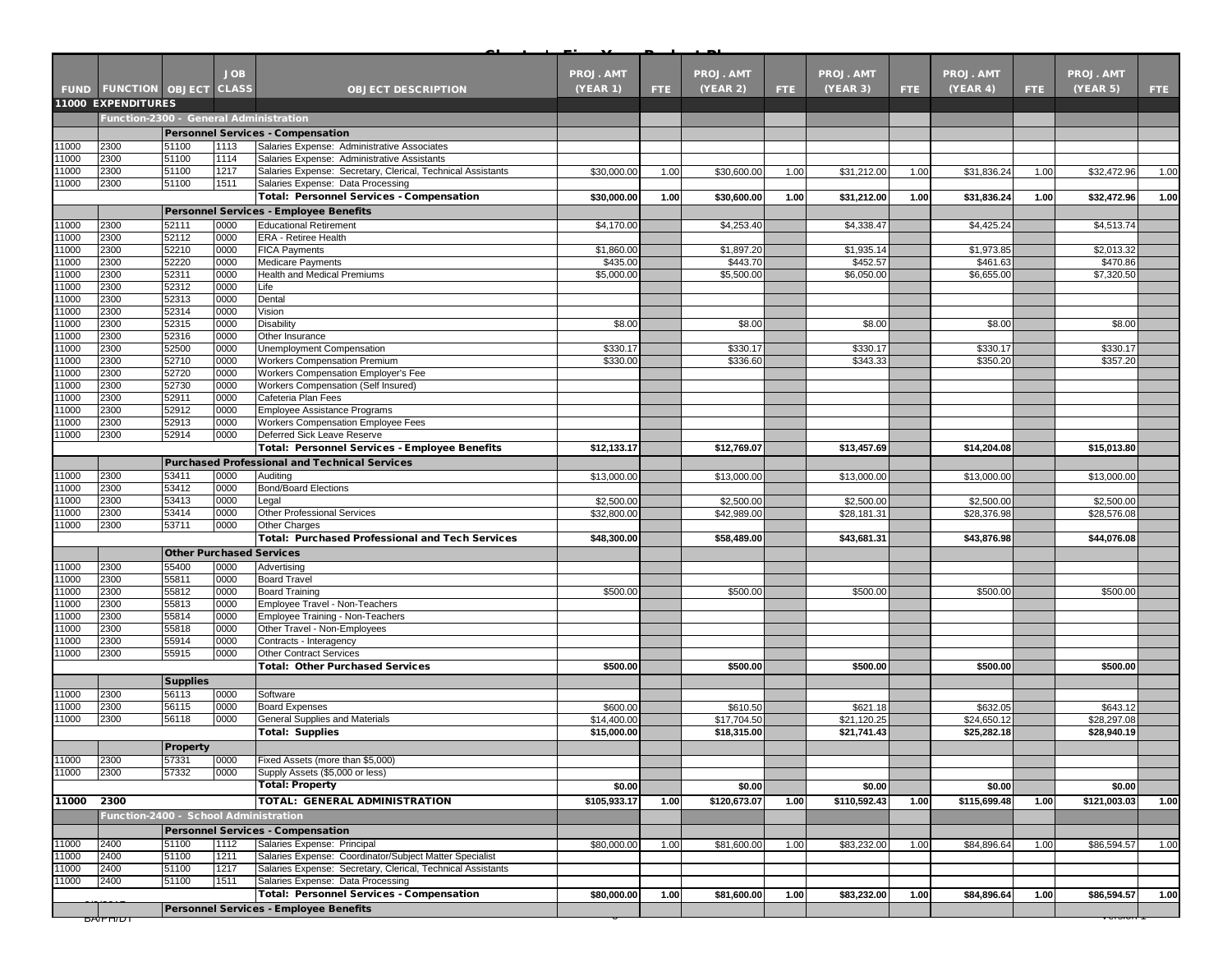|                 |                                  |                                 | <b>JOB</b>   |                                                                                                     | <b>PROJ. AMT</b> |      | <b>PROJ. AMT</b> |      | <b>PROJ. AMT</b> |      | <b>PROJ. AMT</b> |      | <b>PROJ. AMT</b> |      |
|-----------------|----------------------------------|---------------------------------|--------------|-----------------------------------------------------------------------------------------------------|------------------|------|------------------|------|------------------|------|------------------|------|------------------|------|
|                 | FUND FUNCTION OBJECT CLASS       |                                 |              | <b>OBJECT DESCRIPTION</b>                                                                           | (YEAR 1)         | FTE. | (YEAR 2)         | FTE: | (YEAR 3)         | FTE. | (YEAR 4)         | FTE. | (YEAR 5)         | FTE: |
|                 | <b>11000 EXPENDITURES</b>        |                                 |              |                                                                                                     |                  |      |                  |      |                  |      |                  |      |                  |      |
| 1000            | 2400<br>2400                     | 52111<br>52112                  | 0000<br>0000 | <b>Educational Retirement</b><br>ERA - Retiree Health                                               | \$11,120.00      |      | \$11,342.40      |      | \$11,569.25      |      | \$11,800.63      |      | \$12,036.65      |      |
| 1000<br>1000    | 2400                             | 52210                           | 0000         | <b>FICA Payments</b>                                                                                | \$4,960.00       |      | \$5,059.20       |      | \$5,160.38       |      | \$5,263.59       |      | \$5,368.86       |      |
| 1000            | 2400                             | 52220                           | 0000         | <b>Medicare Payments</b>                                                                            | \$1,160.00       |      | \$1,183.20       |      | \$1,206.86       |      | \$1,231.00       |      | \$1,255.62       |      |
| 11000           | 2400                             | 52311                           | 0000         | Health and Medical Premiums                                                                         | \$5,000.00       |      | \$5,500.00       |      | \$6,050.00       |      | \$6,655.00       |      | \$7,320.50       |      |
| 11000           | 2400                             | 52312                           | 0000         | Life                                                                                                |                  |      |                  |      |                  |      |                  |      |                  |      |
| 1000            | 2400                             | 52313                           | 0000         | Dental                                                                                              |                  |      |                  |      |                  |      |                  |      |                  |      |
| 11000           | 2400                             | 52314                           | 0000         | Vision                                                                                              |                  |      |                  |      |                  |      |                  |      |                  |      |
| 1000            | 2400<br>2400                     | 52315                           | 0000<br>0000 | <b>Disability</b><br>Other Insurance                                                                | \$8.00           |      | \$8.00           |      | \$8.00           |      | \$8.00           |      | \$8.00           |      |
| 1000<br>11000   | 2400                             | 52316<br>52500                  | 0000         | Unemployment Compensation                                                                           | \$330.17         |      | \$330.17         |      | \$330.17         |      | \$330.17         |      | \$330.17         |      |
| 11000           | 2400                             | 52710                           | 0000         | <b>Workers Compensation Premium</b>                                                                 | \$880.00         |      | \$897.60         |      | \$915.55         |      | \$933.86         |      | \$952.54         |      |
| 1000            | 2400                             | 52720                           | 0000         | Workers Compensation Employer's Fee                                                                 |                  |      |                  |      |                  |      |                  |      |                  |      |
| 11000           | 2400                             | 52730                           | 0000         | Workers Compensation (Self Insured)                                                                 |                  |      |                  |      |                  |      |                  |      |                  |      |
| 11000           | 2400                             | 52911                           | 0000         | Cafeteria Plan Fees                                                                                 |                  |      |                  |      |                  |      |                  |      |                  |      |
| 11000           | 2400                             | 52912                           | 0000         | Employee Assistance Programs                                                                        |                  |      |                  |      |                  |      |                  |      |                  |      |
| 1000            | 2400                             | 52913                           | 0000         | Workers Compensation Employee Fees                                                                  |                  |      |                  |      |                  |      |                  |      |                  |      |
| 11000           | 2400                             | 52914                           | 0000         | Deferred Sick Leave Reserve<br><b>Total: Personnel Services - Employee Benefits</b>                 | \$23,458.17      |      | \$24,320.57      |      | \$25,240.22      |      | \$26,222.26      |      | \$27,272.34      |      |
|                 |                                  |                                 |              | <b>Purchased Professional and Technical Services</b>                                                |                  |      |                  |      |                  |      |                  |      |                  |      |
| 1000            | 2400                             | 53414                           | 0000         | <b>Other Professional Services</b>                                                                  |                  |      |                  |      |                  |      |                  |      |                  |      |
| 11000           | 2400                             | 53711                           | 0000         | Other Charges                                                                                       |                  |      |                  |      |                  |      |                  |      |                  |      |
|                 |                                  |                                 |              |                                                                                                     |                  |      |                  |      |                  |      |                  |      |                  |      |
|                 |                                  |                                 |              | <b>Total: Purchased Professional and Technical Services</b>                                         | \$0.00           |      | \$0.00           |      | \$0.00           |      | \$0.00           |      | \$0.00           |      |
|                 |                                  | <b>Other Purchased Services</b> |              |                                                                                                     |                  |      |                  |      |                  |      |                  |      |                  |      |
| 11000           | 2400                             | 55813                           | 0000         | Employee Travel - Non-Teachers                                                                      |                  |      |                  |      |                  |      |                  |      |                  |      |
| 11000           | 2400                             | 55814                           | 0000         | Employee Training - Non-Teachers                                                                    |                  |      |                  |      |                  |      |                  |      |                  |      |
| 1000            | 2400                             | 55914                           | 0000         | Contracts - Interagency                                                                             |                  |      |                  |      |                  |      |                  |      |                  |      |
| 11000           | 2400                             | 55915                           | 0000         | <b>Other Contract Services</b>                                                                      | \$5,843.75       |      | \$5,722.83       |      | \$6,178.72       |      | \$7,180.02       |      | \$4,692.93       |      |
|                 |                                  |                                 |              | <b>Total: Other Purchased Services</b>                                                              | \$5,843.75       |      | \$5,722.83       |      | \$6,178.72       |      | \$7,180.02       |      | \$4,692.93       |      |
|                 |                                  | <b>Supplies</b>                 |              |                                                                                                     |                  |      |                  |      |                  |      |                  |      |                  |      |
| 11000           | 2400                             | 56113                           | 0000         | Software                                                                                            | \$600.00         |      | \$610.50         |      | \$621.18         |      | \$632.05         |      | \$643.12         |      |
| 11000           | 2400                             | 56118                           | 0000         | <b>General Supplies and Materials</b>                                                               |                  |      |                  |      |                  |      |                  |      |                  |      |
|                 |                                  |                                 |              | <b>Total: Supplies</b>                                                                              | \$600.00         |      | \$610.50         |      | \$621.18         |      | \$632.05         |      | \$643.12         |      |
|                 |                                  | <b>Property</b>                 |              |                                                                                                     |                  |      |                  |      |                  |      |                  |      |                  |      |
| 1000            | 2400                             | 57331                           | 0000         | Fixed Assets (more than \$5,000)                                                                    |                  |      |                  |      |                  |      |                  |      |                  |      |
| 11000           | 2400                             | 57332                           | 0000         | Supply Assets (\$5,000 or less)<br><b>Total: Property</b>                                           |                  |      |                  |      |                  |      |                  |      |                  |      |
|                 |                                  |                                 |              |                                                                                                     | \$0.00           |      | \$0.00           |      | \$0.00           |      | \$0.00           |      | \$0.00           |      |
| 11000           | 2400                             |                                 |              | TOTAL: SCHOOL ADMINISTRATION                                                                        | \$109,901.92     | 1.00 | \$112,253.90     | 1.00 | \$115,272.12     | 1.00 | \$118,930.98     | 1.00 | \$119,202.96     | 1.00 |
|                 | Function-2500 - Central Services |                                 |              |                                                                                                     |                  |      |                  |      |                  |      |                  |      |                  |      |
|                 |                                  |                                 |              | <b>Personnel Services - Compensation</b>                                                            |                  |      |                  |      |                  |      |                  |      |                  |      |
| 1000            | 2500                             | 51100                           | 1113         | Salaries Expense: Administrative Associates                                                         |                  |      |                  |      |                  |      |                  |      |                  |      |
| 11000<br>1000   | 2500<br>2500                     | 51100<br>51100                  | 1114<br>1115 | Salaries Expense: Administrative Assistants<br>Salaries Expense: Assoc. Supt.-Fin./Business Manager |                  |      |                  |      |                  |      |                  |      |                  |      |
| 11000           | 2500                             | 51100                           | 1217         | Salaries Expense: Secretary, Clerical, Technical Assistants                                         | \$0.00           | 0.00 | \$25,336.80      | 1.50 | \$25,843.54      | 1.50 | \$35,147.21      | 2.00 | \$35,850.15      | 2.00 |
| 1000            | 2500                             | 51100                           | 1220         | Salaries Expense: Business Office Support                                                           | \$75,000.00      | 1.00 | \$76,500.00      | 1.00 | \$78,030.00      | 1.00 | \$79,590.60      | 1.00 | \$81,182.41      | 1.00 |
| 11000           | 2500                             | 51100                           | 1511         | Salaries Expense: Data Processing                                                                   |                  |      |                  |      |                  |      |                  |      |                  |      |
|                 |                                  |                                 |              | <b>Total: Personnel Services - Compensation</b>                                                     | \$75,000.00      | 1.00 | \$101.836.80     | 2.50 | \$103,873.54     | 2.50 | \$114,737.81     | 3.00 | \$117,032.57     | 3.00 |
|                 |                                  |                                 |              | <b>Personnel Services - Employee Benefits</b>                                                       |                  |      |                  |      |                  |      |                  |      |                  |      |
| 11000           | 2500                             | 52111                           | 0000         | <b>Educational Retirement</b>                                                                       | \$10,425.00      |      | \$14,155.32      |      | \$14,438.42      |      | \$15,948.56      |      | \$16,267.53      |      |
| 11000           | 2500                             | 52112                           | 0000         | <b>ERA</b> - Retiree Health                                                                         |                  |      |                  |      |                  |      |                  |      |                  |      |
| 11000           | 2500                             | 52210                           | 0000         | <b>FICA Payments</b>                                                                                | \$4,650.00       |      | \$6,313.88       |      | \$6,440.16       |      | \$7,113.74       |      | \$7,256.02       |      |
| 11000           | 2500                             | 52220                           | 0000         | <b>Medicare Payments</b><br><b>Health and Medical Premiums</b>                                      | \$1,087.50       |      | \$1,476.63       |      | \$1,506.17       |      | \$1,663.70       |      | \$1.696.97       |      |
| 11000<br>11000  | 2500<br>2500                     | 52311<br>52312                  | 0000<br>0000 | Life                                                                                                | \$5,000.00       |      | \$13,750.00      |      | \$15,125.00      |      | \$19,965.00      |      | \$21,961.50      |      |
| 11000           | 2500                             | 52313                           | 0000         | Dental                                                                                              |                  |      |                  |      |                  |      |                  |      |                  |      |
| 11000           | 2500                             | 52314                           | 0000         | Vision                                                                                              |                  |      |                  |      |                  |      |                  |      |                  |      |
| 11000           | 2500                             | 52315                           | 0000         | <b>Disability</b>                                                                                   | \$8.00           |      | \$20.00          |      | \$20.00          |      | \$24.00          |      | \$24.00          |      |
| 11000           | 2500                             | 52316                           | 0000         | Other Insurance                                                                                     |                  |      |                  |      |                  |      |                  |      |                  |      |
| 11000           | 2500                             | 52500                           | 0000         | Unemployment Compensation                                                                           | \$330.17         |      | \$825.43         |      | \$825.43         |      | \$990.51         |      | \$990.51         |      |
| 11000           | 2500                             | 52710                           | 0000         | <b>Workers Compensation Premium</b>                                                                 | \$825.00         |      | \$1,120.20       |      | \$1,142.61       |      | \$1,262.12       |      | \$1,287.36       |      |
| 11000 6/25007   |                                  | 52720                           | 0000<br>0000 | Workers Compensation Employer's Fee                                                                 |                  |      |                  |      |                  |      |                  |      |                  |      |
| 11000 BA 3599DT |                                  | 52730                           |              | Workers Compensation (Self Insured)                                                                 | 6                |      |                  |      |                  |      |                  |      | Version          |      |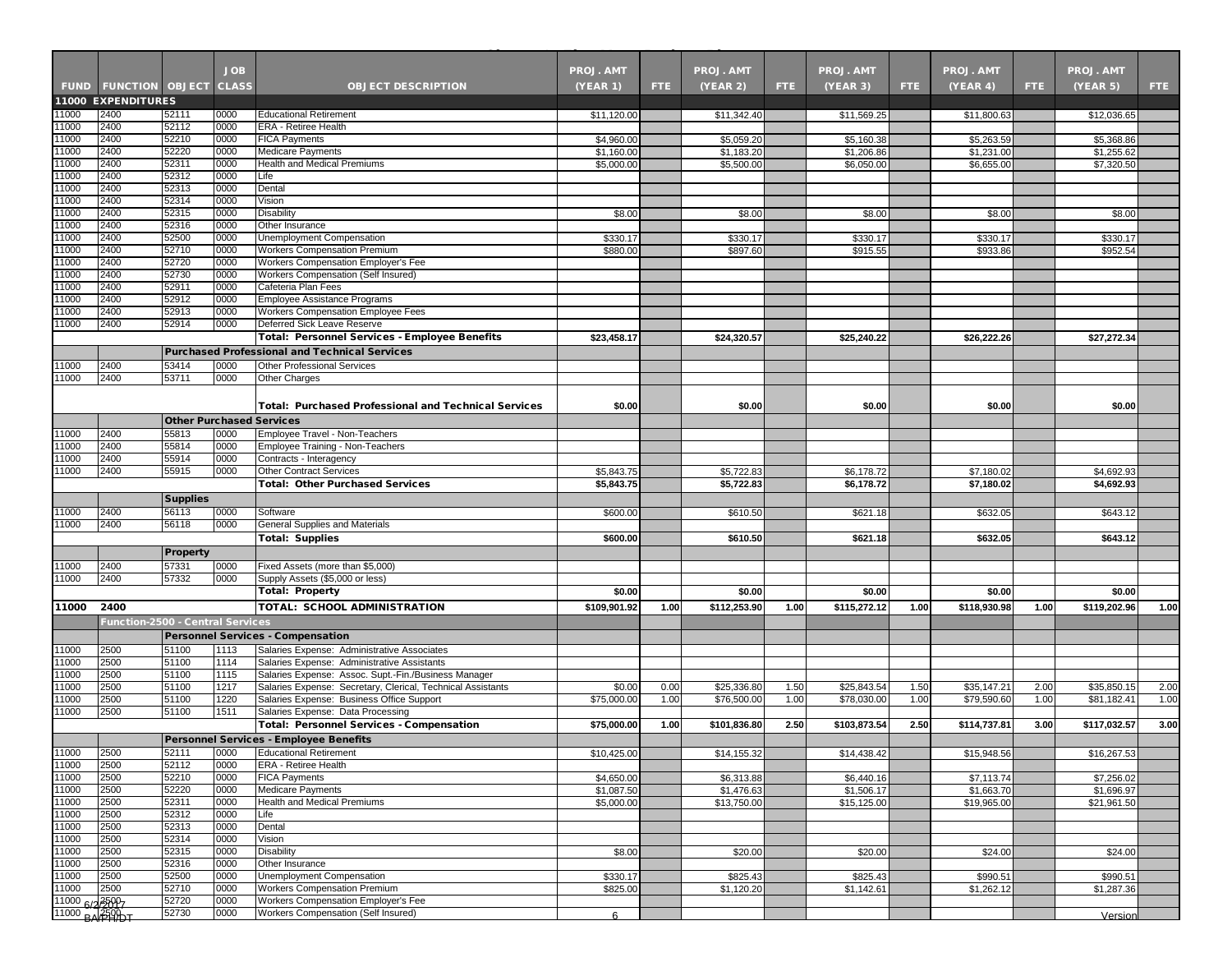|                                              |                                   |                 | <b>JOB</b>   |                                                                                            | <b>PROJ. AMT</b> |      | <b>PROJ. AMT</b> |      | <b>PROJ. AMT</b> |      | <b>PROJ. AMT</b> |      | <b>PROJ. AMT</b> |      |
|----------------------------------------------|-----------------------------------|-----------------|--------------|--------------------------------------------------------------------------------------------|------------------|------|------------------|------|------------------|------|------------------|------|------------------|------|
|                                              | <b>FUND FUNCTION OBJECT CLASS</b> |                 |              | <b>OBJECT DESCRIPTION</b>                                                                  | (YEAR 1)         | FTE. | (YEAR 2)         | FTE: | (YEAR 3)         | FTE. | (YEAR 4)         | FTE. | (YEAR 5)         | FTE. |
|                                              | <b>11000 EXPENDITURES</b>         |                 |              |                                                                                            |                  |      |                  |      |                  |      |                  |      |                  |      |
| 1000                                         | 2500                              | 52911           | 0000         | Cafeteria Plan Fees                                                                        |                  |      |                  |      |                  |      |                  |      |                  |      |
| 1000                                         | 2500                              | 52912           | 0000         | <b>Employee Assistance Programs</b>                                                        |                  |      |                  |      |                  |      |                  |      |                  |      |
| 1000                                         | 2500                              | 52913           | 0000<br>0000 | Workers Compensation Employee Fees                                                         |                  |      |                  |      |                  |      |                  |      |                  |      |
| 1000                                         | 2500                              | 52914           |              | Deferred Sick Leave Reserve<br><b>Total: Personnel Services - Employee Benefits</b>        | \$22,325.67      |      | \$37,661.46      |      | \$39,497.78      |      | \$46,967.62      |      | \$49,483.89      |      |
|                                              |                                   |                 |              |                                                                                            |                  |      |                  |      |                  |      |                  |      |                  |      |
|                                              |                                   | 53414           | 0000         | <b>Purchased Professional and Technical Services</b><br>Other Professional Services        |                  |      |                  |      |                  |      |                  |      |                  |      |
| 1000<br>1000                                 | 2500<br>2500                      | 53711           | 0000         | <b>Other Charges</b>                                                                       | \$61,788.50      |      | \$61,928.42      |      | \$62,030.18      |      | \$62,119.22      |      | \$62,220.98      |      |
|                                              |                                   |                 |              |                                                                                            |                  |      |                  |      |                  |      |                  |      |                  |      |
|                                              |                                   |                 |              | <b>Total: Purchased Professional and Technical Services</b>                                | \$61,788.50      |      | \$61,928.42      |      | \$62,030.18      |      | \$62,119.22      |      | \$62,220.98      |      |
|                                              |                                   |                 |              | <b>Other Purchased Services</b>                                                            |                  |      |                  |      |                  |      |                  |      |                  |      |
| 1000                                         | 2500                              | 55400           | 0000         | Advertising                                                                                |                  |      |                  |      |                  |      |                  |      |                  |      |
| 11000                                        | 2500                              | 55813           | 0000         | Employee Travel - Non-Teachers                                                             |                  |      |                  |      |                  |      |                  |      |                  |      |
| 11000                                        | 2500                              | 55814           | 0000         | Employee Training - Non-Teachers                                                           |                  |      |                  |      |                  |      |                  |      |                  |      |
| 1000                                         | 2500                              | 55914           | 0000         | Contracts - Interagency                                                                    |                  |      |                  |      |                  |      |                  |      |                  |      |
| 1000                                         | 2500                              | 55915           | 0000         | <b>Other Contract Services</b>                                                             |                  |      |                  |      |                  |      |                  |      |                  |      |
|                                              |                                   |                 |              | <b>Total: Other Purchased Services</b>                                                     | \$0.00           |      | \$0.00           |      | \$0.00           |      | \$0.00           |      | \$0.00           |      |
|                                              |                                   | <b>Supplies</b> |              |                                                                                            |                  |      |                  |      |                  |      |                  |      |                  |      |
| 1000                                         | 2500                              | 56113           | 0000         | Software                                                                                   |                  |      |                  |      |                  |      |                  |      |                  |      |
| 11000                                        | 2500                              | 56118           | 0000         | General Supplies and Materials                                                             |                  |      |                  |      |                  |      |                  |      |                  |      |
|                                              |                                   |                 |              | <b>Total: Supplies</b>                                                                     | \$0.00           |      | \$0.00           |      | \$0.00           |      | \$0.00           |      | \$0.00           |      |
|                                              |                                   | <b>Property</b> |              |                                                                                            |                  |      |                  |      |                  |      |                  |      |                  |      |
| 1000                                         | 2500                              | 57331           | 0000<br>0000 | Fixed Assets (more than \$5,000)<br>Supply Assets (\$5,000 or less)                        |                  |      |                  |      |                  |      |                  |      |                  |      |
| 11000                                        | 2500                              | 57332           |              | <b>Total: Property</b>                                                                     | \$0.00           |      | \$0.00           |      | \$0.00           |      | \$0.00           |      | \$0.00           |      |
|                                              | 2500                              |                 |              | <b>TOTAL: CENTRAL SERVICES</b>                                                             | \$159.114.17     |      | \$201,426.68     | 2.50 | \$205,401.50     | 2.50 | \$223,824.65     |      | \$228,737.43     |      |
| 11000                                        |                                   |                 |              |                                                                                            |                  | 1.00 |                  |      |                  |      |                  | 3.00 |                  | 3.00 |
|                                              |                                   |                 |              | <b>Function-2600 - Operation and Maintenance of Plant</b>                                  |                  |      |                  |      |                  |      |                  |      |                  |      |
|                                              |                                   |                 |              | <b>Personnel Services - Compensation</b>                                                   |                  |      |                  |      |                  |      |                  |      |                  |      |
| 11000<br>11000                               | 2600<br>2600                      | 51100<br>51100  | 1113<br>1114 | Salaries Expense: Administrative Associates<br>Salaries Expense: Administrative Assistants |                  |      |                  |      |                  |      |                  |      |                  |      |
| 11000                                        | 2600                              | 51100           | 1217         | Salaries Expense: Secretary, Clerical, Technical Assistants                                |                  |      |                  |      |                  |      |                  |      |                  |      |
| 11000                                        | 2600                              | 51100           | 1219         | Salaries Expense: Duty Personnel                                                           |                  |      |                  |      |                  |      |                  |      |                  |      |
| 1000                                         | 2600                              | 51100           | 1614         | Salaries Expense: Maintenance                                                              |                  |      |                  |      |                  |      |                  |      |                  |      |
| 1000                                         | 2600                              | 51100           | 1615         | Salaries Expense: Custodial                                                                |                  |      |                  |      |                  |      |                  |      |                  |      |
| 11000                                        | 2600                              | 51100           | 1623         | Salaries Expense: Crosswalk Guards                                                         |                  |      |                  |      |                  |      |                  |      |                  |      |
|                                              |                                   |                 |              | <b>Total: Personnel Services - Compensation</b>                                            | \$0.00           | 0.00 | \$0.00           | 0.00 | \$0.00           | 0.00 | \$0.00           | 0.00 | \$0.00           | 0.00 |
|                                              |                                   |                 |              | <b>Personnel Services - Employee Benefits</b>                                              |                  |      |                  |      |                  |      |                  |      |                  |      |
| 11000                                        | 2600                              | 52111           | 0000         | <b>Educational Retirement</b>                                                              |                  |      |                  |      |                  |      |                  |      |                  |      |
| 11000                                        | 2600                              | 52112           | 0000         | <b>ERA - Retiree Health</b>                                                                |                  |      |                  |      |                  |      |                  |      |                  |      |
| 11000<br>11000                               | 2600<br>2600                      | 52210<br>52220  | 0000<br>0000 | <b>FICA Payments</b><br>Medicare Payments                                                  |                  |      |                  |      |                  |      |                  |      |                  |      |
| 1000                                         | 2600                              | 52311           | 0000         | Health and Medical Premiums                                                                |                  |      |                  |      |                  |      |                  |      |                  |      |
| 11000                                        | 2600                              | 52312           | 0000         | Life                                                                                       |                  |      |                  |      |                  |      |                  |      |                  |      |
| 1000                                         | 2600                              | 52313           | 0000         | Dental                                                                                     |                  |      |                  |      |                  |      |                  |      |                  |      |
| 1000                                         | 2600                              | 52314           | 0000         | Vision                                                                                     |                  |      |                  |      |                  |      |                  |      |                  |      |
| 11000                                        | 2600                              | 52315           | 0000         | <b>Disability</b>                                                                          |                  |      |                  |      |                  |      |                  |      |                  |      |
| 1000                                         | 2600                              | 52316           | 0000         | Other Insurance                                                                            |                  |      |                  |      |                  |      |                  |      |                  |      |
| 1000<br>11000                                | 2600<br>2600                      | 52500<br>52710  | 0000<br>0000 | Unemployment Compensation                                                                  |                  |      |                  |      |                  |      |                  |      |                  |      |
| 11000                                        | 2600                              | 52720           | 0000         | <b>Workers Compensation Premium</b><br>Workers Compensation Employer's Fee                 |                  |      |                  |      |                  |      |                  |      |                  |      |
| 11000                                        | 2600                              | 52730           | 0000         | Workers Compensation (Self Insured)                                                        |                  |      |                  |      |                  |      |                  |      |                  |      |
| 11000                                        | 2600                              | 52911           | 0000         | Cafeteria Plan Fees                                                                        |                  |      |                  |      |                  |      |                  |      |                  |      |
| 11000                                        | 2600                              | 52912           | 0000         | <b>Employee Assistance Programs</b>                                                        |                  |      |                  |      |                  |      |                  |      |                  |      |
| 11000                                        | 2600                              | 52913           | 0000         | Workers Compensation Employee Fees                                                         |                  |      |                  |      |                  |      |                  |      |                  |      |
| 1000                                         | 2600                              | 52914           | 0000         | Deferred Sick Leave Reserve                                                                |                  |      |                  |      |                  |      |                  |      |                  |      |
|                                              |                                   |                 |              | <b>Total: Personnel Services - Employee Benefits</b>                                       | \$0.00           |      | \$0.00           |      | \$0.00           |      | \$0.00           |      | \$0.00           |      |
|                                              |                                   |                 |              | <b>Purchased Professional and Technical Services</b>                                       |                  |      |                  |      |                  |      |                  |      |                  |      |
| 11000                                        | 2600                              | 53711           | 0000         | Other Charges                                                                              |                  |      |                  |      |                  |      |                  |      |                  |      |
|                                              |                                   |                 |              | Total: Purchased Professional and Tech Services                                            | \$0.00           |      | \$0.00           |      | \$0.00           |      | \$0.00           |      | \$0.00           |      |
|                                              |                                   |                 |              | <b>Purchased Property Services</b>                                                         |                  |      |                  |      |                  |      |                  |      |                  |      |
| 11000 6/2/2000<br>11000 6/2/2000<br>BA/TH/DT |                                   | 54311           | 0000         | Maintenance & Repair - Furniture/Fixtures/Equipment                                        |                  |      |                  |      |                  |      |                  |      |                  |      |
|                                              |                                   | 54312           | 0000         | Maintenance & Repair - Buildings and Grounds                                               | \$8,250.00       |      | \$8,394.38       |      | \$8,541.28       |      | \$11,060.95      |      | \$13,505,42      |      |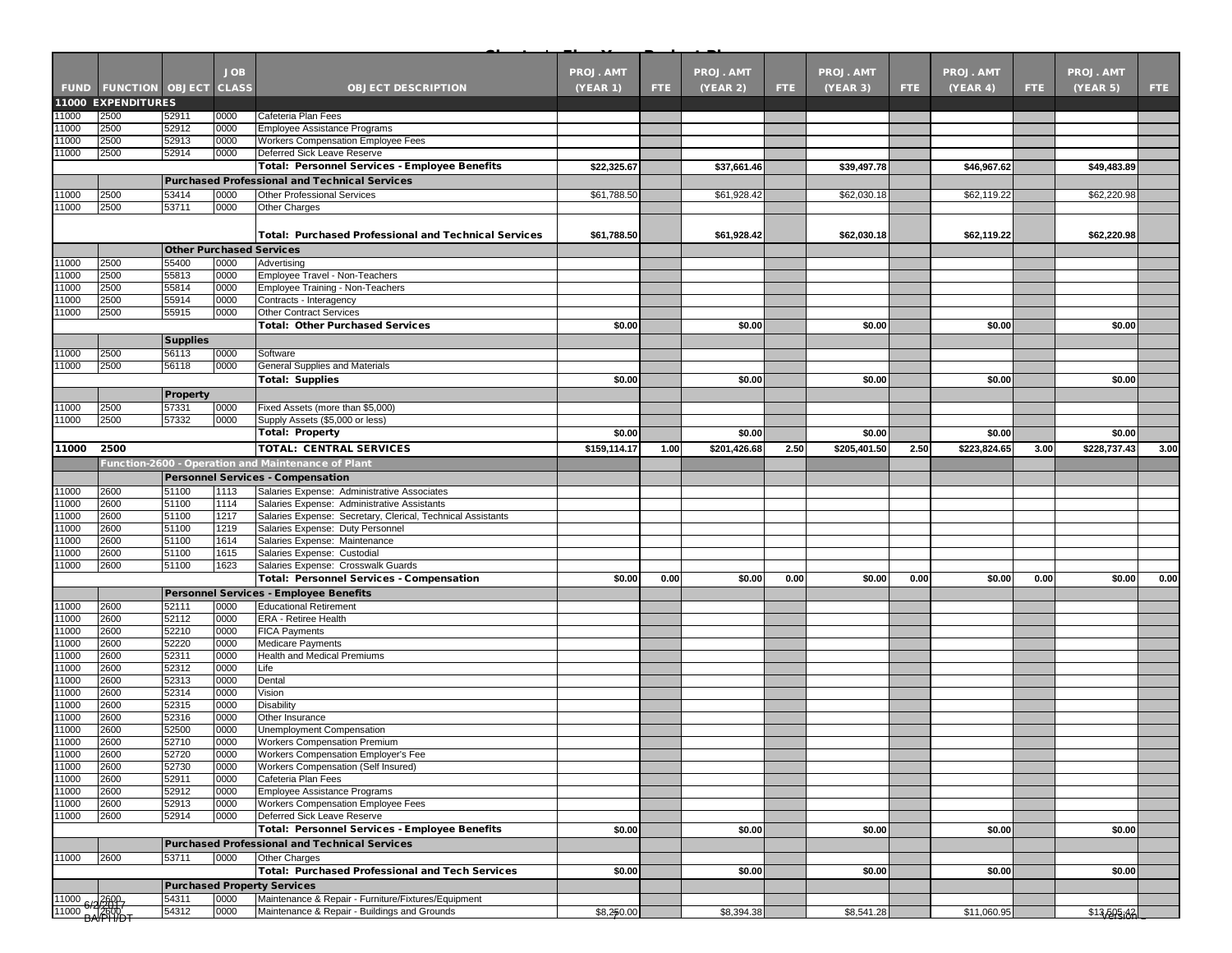|                |                                        |                 | <b>JOB</b>   |                                                                                                            | <b>PROJ. AMT</b>        |            | <b>PROJ. AMT</b>        |      | <b>PROJ. AMT</b>        |      | <b>PROJ. AMT</b>        |      | <b>PROJ. AMT</b>        |      |
|----------------|----------------------------------------|-----------------|--------------|------------------------------------------------------------------------------------------------------------|-------------------------|------------|-------------------------|------|-------------------------|------|-------------------------|------|-------------------------|------|
|                | <b>FUND FUNCTION OBJECT CLASS</b>      |                 |              | <b>OBJECT DESCRIPTION</b>                                                                                  | <b>(YEAR 1)</b>         | <b>FTE</b> | (YEAR 2)                | FTE. | (YEAR 3)                | FTE. | (YEAR 4)                | FTE. | (YEAR 5)                | FTE. |
|                | <b>11000 EXPENDITURES</b>              |                 |              |                                                                                                            |                         |            |                         |      |                         |      |                         |      |                         |      |
| 1000<br>1000   | 2600<br>2600                           | 54313<br>54411  | 0000<br>0000 | Maintenance & Repair - Vehicles<br>Electricity                                                             | \$8,250.00              |            | \$8,394.38              |      | \$8,541.28              |      | \$11,060.95             |      | \$13,505.42             |      |
| 1000           | 2600                                   | 54412           | 0000         | Natural Gas (Buildings)                                                                                    | \$8,250.00              |            | \$8,394.38              |      | \$8,541.28              |      | \$11,060.95             |      | \$13,505.42             |      |
| 1000           | 2600                                   | 54413           | 0000         | Propane/Butane (Buildings)                                                                                 |                         |            |                         |      |                         |      |                         |      |                         |      |
| 11000          | 2600                                   | 54414           | 0000         | Other Energy (Buildings)                                                                                   |                         |            |                         |      |                         |      |                         |      |                         |      |
| 11000          | 2600                                   | 54415           | 0000         | Water/Sewage                                                                                               | \$8,250.00              |            | \$8,394.38              |      | \$8,541.28              |      | \$11,060.95             |      | \$13,505.42             |      |
| 1000<br>1000   | 2600<br>2600                           | 54416<br>54610  | 0000<br>0000 | <b>Communication Services</b><br>Rental - Land and Buildings                                               | \$720.00<br>\$36,000.00 |            | \$732.60<br>\$54,000.00 |      | \$745.42<br>\$12,000.00 |      | \$758.47<br>\$33,340.97 |      | \$771.74<br>\$45,119.32 |      |
| 11000          | 2600                                   | 54620           | 0000         | Rental - Equipment and Vehicles                                                                            |                         |            |                         |      |                         |      |                         |      |                         |      |
| 1000           | 2600                                   | 54630           | 0000         | Rental - Computers and Related Equipment                                                                   | \$9,600.00              |            | \$9,768.00              |      | \$9,938.94              |      | \$15,169.31             |      | \$15,434.77             |      |
|                |                                        |                 |              | <b>Total: Purchased Property Services</b>                                                                  | \$79,320.00             |            | \$98,078.10             |      | \$56,849.47             |      | \$93.512.55             |      | \$115,347.53            |      |
|                |                                        |                 |              | <b>Other Purchased Services</b>                                                                            |                         |            |                         |      |                         |      |                         |      |                         |      |
| 11000          | 2600                                   | 55200           | 0000         | Property/Liability Insurance                                                                               | \$17,500.00             |            | \$20,858.75             |      | \$23,294.39             |      | \$25,808.89             |      | \$28,404.26             |      |
| 11000          | 2600                                   | 55813           | 0000         | Employee Travel - Non-Teachers                                                                             |                         |            |                         |      |                         |      |                         |      |                         |      |
| 11000          | 2600                                   | 55814           | 0000         | Employee Training - Non-Teachers                                                                           |                         |            |                         |      |                         |      |                         |      |                         |      |
| 1000           | 2600                                   | 55914           | 0000         | Contracts - Interagency                                                                                    |                         |            |                         |      |                         |      |                         |      |                         |      |
| 11000          | 2600                                   | 55915           | 0000         | <b>Other Contract Services</b>                                                                             | \$24,750.00             |            | \$25,183.1              |      | \$25,623.83             |      | \$33,182.86             |      | \$40,516.27             |      |
|                |                                        |                 |              | <b>Total: Other Purchased Services</b>                                                                     | \$42,250.00             |            | \$46,041.88             |      | \$48,918.22             |      | \$58,991.75             |      | \$68,920.54             |      |
|                |                                        | <b>Supplies</b> |              |                                                                                                            |                         |            |                         |      |                         |      |                         |      |                         |      |
| 1000           | 2600                                   | 56113           | 0000         | Software                                                                                                   |                         |            |                         |      |                         |      |                         |      |                         |      |
| 11000          | 2600                                   | 56118           | 0000         | General Supplies and Materials                                                                             | \$3,000.00              |            | \$4,578.75              |      | \$6,211.84              |      | \$7,900.68              |      | \$9,646.73              |      |
| 1000           | 2600                                   | 56210           | 0000         | Natural Gas (Vehicles)                                                                                     |                         |            |                         |      |                         |      |                         |      |                         |      |
| 1000           | 2600                                   | 56211           | 0000         | Gasoline                                                                                                   |                         |            |                         |      |                         |      |                         |      |                         |      |
| 11000          | 2600                                   | 56212           | 0000         | <b>Diesel Fuel</b>                                                                                         |                         |            |                         |      |                         |      |                         |      |                         |      |
| 1000<br>11000  | 2600<br>2600                           | 56213<br>56214  | 0000<br>0000 | Propane (Vehicles)<br>Lubricants/Anti-Freeze                                                               |                         |            |                         |      |                         |      |                         |      |                         |      |
| 1000           | 2600                                   | 56215           | 0000         | <b>Tires/Tubes</b>                                                                                         |                         |            |                         |      |                         |      |                         |      |                         |      |
| 1000           | 2600                                   | 56216           | 0000         | Maintenance Supplies/Parts                                                                                 |                         |            |                         |      |                         |      |                         |      |                         |      |
|                |                                        |                 |              | <b>Total: Supplies</b>                                                                                     | \$3,000.00              |            | \$4,578.75              |      | \$6,211.84              |      | \$7,900.68              |      | \$9,646.73              |      |
|                |                                        | <b>Property</b> |              |                                                                                                            |                         |            |                         |      |                         |      |                         |      |                         |      |
| 1000           | 2600                                   | 57331           | 0000         | Fixed Assets (more than \$5,000)                                                                           |                         |            |                         |      |                         |      |                         |      |                         |      |
| 11000          | 2600                                   | 57332           | 0000         | Supply Assets (\$5,000 or less)                                                                            |                         |            |                         |      |                         |      |                         |      |                         |      |
|                |                                        |                 |              | <b>Total: Property</b>                                                                                     | \$0.00                  |            | \$0.00                  |      | \$0.00                  |      | \$0.00                  |      | \$0.00                  |      |
| 11000          | 2600                                   |                 |              | TOTAL: OPERATION AND MAINTENANCE OF PLANT                                                                  | \$124,570.00            | 0.00       | \$148,698.73            | 0.00 | \$111,979.52            | 0.00 | \$160,404.99            | 0.00 | \$193,914.79            | 0.00 |
|                | Function-2700 - Student Transportation |                 |              |                                                                                                            |                         |            |                         |      |                         |      |                         |      |                         |      |
|                |                                        |                 |              | <b>Personnel Services - Compensation</b>                                                                   |                         |            |                         |      |                         |      |                         |      |                         |      |
| 1000           | 2700                                   | 51100           | 1113         | Salaries Expense: Administrative Associates                                                                |                         |            |                         |      |                         |      |                         |      |                         |      |
| 1000<br>1000   | 2700<br>2700                           | 51100<br>51100  | 1114<br>1217 | Salaries Expense: Administrative Assistants<br>Salaries Expense: Secretary, Clerical, Technical Assistants |                         |            |                         |      |                         |      |                         |      |                         |      |
| 1000           | 2700                                   | 51100           | 1319         | Salaries Expense: Special Ed. Assistants                                                                   |                         |            |                         |      |                         |      |                         |      |                         |      |
|                |                                        |                 |              | <b>Total: Personnel Services - Compensation</b>                                                            | \$0.00                  | 0.00       | \$0.00                  | 0.00 | \$0.00                  | 0.00 | \$0.00                  | 0.00 | \$0.00                  | 0.00 |
|                |                                        |                 |              | <b>Personnel Services - Employee Benefits</b>                                                              |                         |            |                         |      |                         |      |                         |      |                         |      |
| 11000          | 2700                                   | 52111           | 0000         | <b>Educational Retirement</b>                                                                              |                         |            |                         |      |                         |      |                         |      |                         |      |
| 1000           | 2700                                   | 52112           | 0000         | ERA - Retiree Health                                                                                       |                         |            |                         |      |                         |      |                         |      |                         |      |
| 11000          | 2700                                   | 52210           | 0000         | <b>FICA Payments</b>                                                                                       |                         |            |                         |      |                         |      |                         |      |                         |      |
| 11000          | 2700                                   | 52220           | 0000         | <b>Medicare Payments</b>                                                                                   |                         |            |                         |      |                         |      |                         |      |                         |      |
| 1000<br>1000   | 2700<br>2700                           | 52311<br>52312  | 0000<br>0000 | Health and Medical Premiums                                                                                |                         |            |                         |      |                         |      |                         |      |                         |      |
| 11000          | 2700                                   | 52313           | 0000         | Life<br>Dental                                                                                             |                         |            |                         |      |                         |      |                         |      |                         |      |
| 11000          | 2700                                   | 52314           | 0000         | Vision                                                                                                     |                         |            |                         |      |                         |      |                         |      |                         |      |
| 11000          | 2700                                   | 52315           | 0000         | <b>Disability</b>                                                                                          |                         |            |                         |      |                         |      |                         |      |                         |      |
| 11000          | 2700                                   | 52316           | 0000         | Other Insurance                                                                                            |                         |            |                         |      |                         |      |                         |      |                         |      |
| 11000          | 2700                                   | 52500           | 0000         | Unemployment Compensation                                                                                  |                         |            |                         |      |                         |      |                         |      |                         |      |
| 11000          | 2700                                   | 52710           | 0000         | <b>Workers Compensation Premium</b>                                                                        |                         |            |                         |      |                         |      |                         |      |                         |      |
| 11000<br>11000 | 2700<br>2700                           | 52720<br>52730  | 0000<br>0000 | Workers Compensation Employer's Fee<br>Workers Compensation (Self Insured)                                 |                         |            |                         |      |                         |      |                         |      |                         |      |
| 11000          | 2700                                   | 52911           | 0000         | Cafeteria Plan Fees                                                                                        |                         |            |                         |      |                         |      |                         |      |                         |      |
| 11000          | 2700                                   | 52912           | 0000         | <b>Employee Assistance Programs</b>                                                                        |                         |            |                         |      |                         |      |                         |      |                         |      |
| 11000          | 2700                                   | 52913           | 0000         | Workers Compensation Employee Fees                                                                         |                         |            |                         |      |                         |      |                         |      |                         |      |
| 11000          | 2700                                   | 52914           | 0000         | Deferred Sick Leave Reserve                                                                                |                         |            |                         |      |                         |      |                         |      |                         |      |
|                |                                        |                 |              | <b>Total: Personnel Services - Employee Benefits</b>                                                       | \$0.00                  |            | \$0.00                  |      | \$0.00                  |      | \$0.00                  |      | \$0.00                  |      |
|                | <u>סחווטים</u>                         |                 |              | <b>Purchased Professional and Technical Services</b>                                                       |                         |            |                         |      |                         |      |                         |      |                         |      |
|                |                                        |                 |              |                                                                                                            |                         |            |                         |      |                         |      |                         |      |                         |      |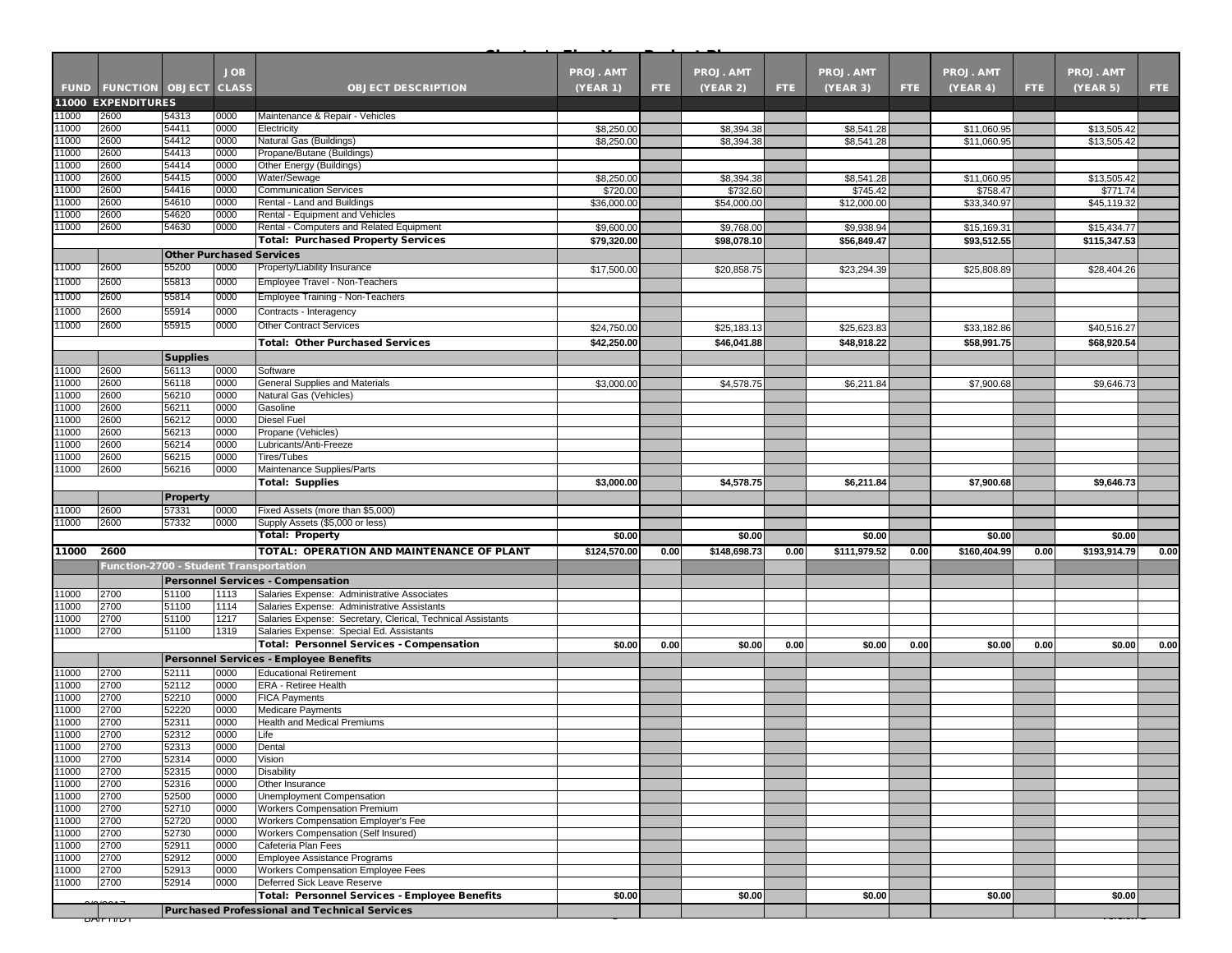| <b>JOB</b><br><b>PROJ. AMT</b><br>PROJ. AMT<br>PROJ. AMT<br><b>PROJ. AMT</b><br><b>PROJ. AMT</b><br><b>FUND FUNCTION OBJECT</b><br><b>CLASS</b><br>(YEAR 3)<br><b>OBJECT DESCRIPTION</b><br>(YEAR 1)<br>FTE.<br>(YEAR 2)<br>FTE.<br>FTE.<br>(YEAR 4)<br>FTE.<br>(YEAR 5)<br>FTE:<br>11000 EXPENDITURES<br>1000<br>2700<br>53711<br>0000<br>Other Charges<br><b>Total: Purchased Professional and Technical Services</b><br>\$0.00<br>\$0.00<br>\$0.00<br>\$0.00<br>\$0.00<br><b>Purchased Property Services</b><br>2700<br>55111<br>0000<br>Transportation Per-Capita Feeders<br>11000<br>2700<br>11000<br>55112<br>0000<br><b>Transportation Contractors</b><br><b>Total: Purchased Property Services</b><br>\$0.00<br>\$0.00<br>\$0.00<br>\$0.00<br>\$0.00<br>TOTAL: STUDENT TRANSPORTATION<br>2700<br>11000<br>\$0.00<br>\$0.00<br>\$0.00<br>0.00<br>\$0.00<br>0.00<br>\$0.00<br>0.00<br>0.00<br>2000<br>11000<br><b>TOTAL: SUPPORT SERVICES</b><br>\$584,447.43<br>\$673,109.85<br>5.50<br>\$708,811.15<br>6.50<br>\$791,820.67<br>7.00<br>\$843,505.36<br>4.00<br>Function-3100 - Food Service Operations<br><b>Personnel Services - Compensation</b><br>1000<br>3100<br>51100<br>1113<br>Salaries Expense: Administrative Associates<br>1114<br>11000<br>3100<br>51100<br>Salaries Expense: Administrative Assistants<br>1000<br>3100<br>51100<br>1217<br>Salaries Expense: Secretary, Clerical, Technical Assistants<br>11000<br>3100<br>51100<br>1617<br>Salaries Expense: Food Service<br><b>Total: Personnel Services - Compensation</b><br>\$0.00<br>0.00<br>\$0.00<br>0.00<br>\$0.00<br>0.00<br>\$0.00<br>0.00<br>\$0.00<br><b>Personnel Services - Employee Benefits</b><br>11000<br>52111<br>0000<br><b>Educational Retirement</b><br>3100<br>11000<br>3100<br>52112<br>0000<br>ERA - Retiree Health<br>3100<br>52210<br>11000<br>0000<br><b>FICA Payments</b><br>11000<br>3100<br>0000<br>52220<br><b>Medicare Payments</b><br>11000<br>3100<br>52311<br>0000<br><b>Health and Medical Premiums</b><br>3100<br>1000<br>52312<br>0000<br>Life<br>11000<br>3100<br>0000<br>52313<br>Dental<br>11000<br>3100<br>52314<br>0000<br>Vision<br>3100<br>1000<br>52315<br>0000<br>Disability<br>11000<br>3100<br>52316<br>0000<br>Other Insurance<br>3100<br>52500<br><b>Unemployment Compensation</b><br>11000<br>0000<br>11000<br>3100<br>52710<br>0000<br><b>Workers Compensation Premium</b><br>11000<br>3100<br>52720<br>0000<br>Workers Compensation Employer's Fee<br>11000<br>3100<br>52730<br>Workers Compensation (Self Insured)<br>0000<br>11000<br>3100<br>52911<br>0000<br>Cafeteria Plan Fees<br>1000<br>3100<br>52912<br>0000<br>Employee Assistance Programs<br>3100<br>52913<br>11000<br>0000<br>Workers Compensation Employee Fees<br>3100<br>11000<br>52914<br>0000<br>Deferred Sick Leave Reserve<br><b>Total: Personnel Services - Employee Benefits</b><br>\$0.00<br>\$0.00<br>\$0.00<br>\$0.00<br>\$0.00<br>Function-3100 - Food Service Operations<br><b>Purchased Professional and Technical Services</b><br>11000<br>53411<br>0000<br>3100<br>Auditing<br>3100<br>53413<br>0000<br>1000<br>Legal<br>53414<br>1000<br>3100<br>0000<br><b>Other Professional Services</b><br>11000<br>3100<br>53711<br>0000<br><b>Other Charges</b><br><b>Total: Purchased Professional and Tech Services</b><br>\$0.00<br>\$0.00<br>\$0.00<br>\$0.00<br>\$0.00<br><b>Purchased Property Services</b><br>Maintenance & Repair - Furniture/Fixtures/Equipment<br>54311<br>0000<br>11000<br>3100<br>11000<br>3100<br>54312<br>0000<br>Maintenance & Repair - Buildings and Grounds<br>1000<br>3100<br>54313<br>0000<br>Maintenance & Repair - Vehicles<br>11000<br>3100<br>54411<br>0000<br>Electricity<br>11000<br>3100<br>54412<br>0000<br>Natural Gas (Buildings)<br>11000<br>54413<br>3100<br>0000<br>Propane/Butane (Buildings)<br>54414<br>11000<br>3100<br>0000<br>Other Energy (Buildings)<br>54415<br>0000<br>11000<br>3100<br>Water/Sewage<br>11000<br>3100<br>54416<br>0000<br><b>Communication Services</b><br>3100<br>Rental - Land and Buildings<br>54610<br>0000<br>11000<br>1000<br>3100<br>54620<br>0000<br>Rental - Equipment and Vehicles<br>3100<br>Rental - Computers and Related Equipment<br>11000<br>54630<br>0000<br><b>Total: Purchased Property Services</b><br>\$0.00<br>\$0.00<br>\$0.00<br>\$0.00<br>\$0.00<br><b>Other Purchased Services</b><br>0000<br>Employee Travel - Non-Teachers<br>3100<br>55813<br>11000 |  |  |  | D. |  |  |  |      |
|--------------------------------------------------------------------------------------------------------------------------------------------------------------------------------------------------------------------------------------------------------------------------------------------------------------------------------------------------------------------------------------------------------------------------------------------------------------------------------------------------------------------------------------------------------------------------------------------------------------------------------------------------------------------------------------------------------------------------------------------------------------------------------------------------------------------------------------------------------------------------------------------------------------------------------------------------------------------------------------------------------------------------------------------------------------------------------------------------------------------------------------------------------------------------------------------------------------------------------------------------------------------------------------------------------------------------------------------------------------------------------------------------------------------------------------------------------------------------------------------------------------------------------------------------------------------------------------------------------------------------------------------------------------------------------------------------------------------------------------------------------------------------------------------------------------------------------------------------------------------------------------------------------------------------------------------------------------------------------------------------------------------------------------------------------------------------------------------------------------------------------------------------------------------------------------------------------------------------------------------------------------------------------------------------------------------------------------------------------------------------------------------------------------------------------------------------------------------------------------------------------------------------------------------------------------------------------------------------------------------------------------------------------------------------------------------------------------------------------------------------------------------------------------------------------------------------------------------------------------------------------------------------------------------------------------------------------------------------------------------------------------------------------------------------------------------------------------------------------------------------------------------------------------------------------------------------------------------------------------------------------------------------------------------------------------------------------------------------------------------------------------------------------------------------------------------------------------------------------------------------------------------------------------------------------------------------------------------------------------------------------------------------------------------------------------------------------------------------------------------------------------------------------------------------------------------------------------------------------------------------------------------------------------------------------------------------------------------------------------------------------------------------------------------------------------------------------------------------------------------------------------------------------------------------------------------------------------------------------------------------------------------------------------------------------------------------------------------------------------------------------------------------------------------------------------------------------------|--|--|--|----|--|--|--|------|
|                                                                                                                                                                                                                                                                                                                                                                                                                                                                                                                                                                                                                                                                                                                                                                                                                                                                                                                                                                                                                                                                                                                                                                                                                                                                                                                                                                                                                                                                                                                                                                                                                                                                                                                                                                                                                                                                                                                                                                                                                                                                                                                                                                                                                                                                                                                                                                                                                                                                                                                                                                                                                                                                                                                                                                                                                                                                                                                                                                                                                                                                                                                                                                                                                                                                                                                                                                                                                                                                                                                                                                                                                                                                                                                                                                                                                                                                                                                                                                                                                                                                                                                                                                                                                                                                                                                                                                                                                                                              |  |  |  |    |  |  |  |      |
|                                                                                                                                                                                                                                                                                                                                                                                                                                                                                                                                                                                                                                                                                                                                                                                                                                                                                                                                                                                                                                                                                                                                                                                                                                                                                                                                                                                                                                                                                                                                                                                                                                                                                                                                                                                                                                                                                                                                                                                                                                                                                                                                                                                                                                                                                                                                                                                                                                                                                                                                                                                                                                                                                                                                                                                                                                                                                                                                                                                                                                                                                                                                                                                                                                                                                                                                                                                                                                                                                                                                                                                                                                                                                                                                                                                                                                                                                                                                                                                                                                                                                                                                                                                                                                                                                                                                                                                                                                                              |  |  |  |    |  |  |  |      |
|                                                                                                                                                                                                                                                                                                                                                                                                                                                                                                                                                                                                                                                                                                                                                                                                                                                                                                                                                                                                                                                                                                                                                                                                                                                                                                                                                                                                                                                                                                                                                                                                                                                                                                                                                                                                                                                                                                                                                                                                                                                                                                                                                                                                                                                                                                                                                                                                                                                                                                                                                                                                                                                                                                                                                                                                                                                                                                                                                                                                                                                                                                                                                                                                                                                                                                                                                                                                                                                                                                                                                                                                                                                                                                                                                                                                                                                                                                                                                                                                                                                                                                                                                                                                                                                                                                                                                                                                                                                              |  |  |  |    |  |  |  |      |
|                                                                                                                                                                                                                                                                                                                                                                                                                                                                                                                                                                                                                                                                                                                                                                                                                                                                                                                                                                                                                                                                                                                                                                                                                                                                                                                                                                                                                                                                                                                                                                                                                                                                                                                                                                                                                                                                                                                                                                                                                                                                                                                                                                                                                                                                                                                                                                                                                                                                                                                                                                                                                                                                                                                                                                                                                                                                                                                                                                                                                                                                                                                                                                                                                                                                                                                                                                                                                                                                                                                                                                                                                                                                                                                                                                                                                                                                                                                                                                                                                                                                                                                                                                                                                                                                                                                                                                                                                                                              |  |  |  |    |  |  |  |      |
|                                                                                                                                                                                                                                                                                                                                                                                                                                                                                                                                                                                                                                                                                                                                                                                                                                                                                                                                                                                                                                                                                                                                                                                                                                                                                                                                                                                                                                                                                                                                                                                                                                                                                                                                                                                                                                                                                                                                                                                                                                                                                                                                                                                                                                                                                                                                                                                                                                                                                                                                                                                                                                                                                                                                                                                                                                                                                                                                                                                                                                                                                                                                                                                                                                                                                                                                                                                                                                                                                                                                                                                                                                                                                                                                                                                                                                                                                                                                                                                                                                                                                                                                                                                                                                                                                                                                                                                                                                                              |  |  |  |    |  |  |  |      |
|                                                                                                                                                                                                                                                                                                                                                                                                                                                                                                                                                                                                                                                                                                                                                                                                                                                                                                                                                                                                                                                                                                                                                                                                                                                                                                                                                                                                                                                                                                                                                                                                                                                                                                                                                                                                                                                                                                                                                                                                                                                                                                                                                                                                                                                                                                                                                                                                                                                                                                                                                                                                                                                                                                                                                                                                                                                                                                                                                                                                                                                                                                                                                                                                                                                                                                                                                                                                                                                                                                                                                                                                                                                                                                                                                                                                                                                                                                                                                                                                                                                                                                                                                                                                                                                                                                                                                                                                                                                              |  |  |  |    |  |  |  |      |
|                                                                                                                                                                                                                                                                                                                                                                                                                                                                                                                                                                                                                                                                                                                                                                                                                                                                                                                                                                                                                                                                                                                                                                                                                                                                                                                                                                                                                                                                                                                                                                                                                                                                                                                                                                                                                                                                                                                                                                                                                                                                                                                                                                                                                                                                                                                                                                                                                                                                                                                                                                                                                                                                                                                                                                                                                                                                                                                                                                                                                                                                                                                                                                                                                                                                                                                                                                                                                                                                                                                                                                                                                                                                                                                                                                                                                                                                                                                                                                                                                                                                                                                                                                                                                                                                                                                                                                                                                                                              |  |  |  |    |  |  |  |      |
|                                                                                                                                                                                                                                                                                                                                                                                                                                                                                                                                                                                                                                                                                                                                                                                                                                                                                                                                                                                                                                                                                                                                                                                                                                                                                                                                                                                                                                                                                                                                                                                                                                                                                                                                                                                                                                                                                                                                                                                                                                                                                                                                                                                                                                                                                                                                                                                                                                                                                                                                                                                                                                                                                                                                                                                                                                                                                                                                                                                                                                                                                                                                                                                                                                                                                                                                                                                                                                                                                                                                                                                                                                                                                                                                                                                                                                                                                                                                                                                                                                                                                                                                                                                                                                                                                                                                                                                                                                                              |  |  |  |    |  |  |  |      |
|                                                                                                                                                                                                                                                                                                                                                                                                                                                                                                                                                                                                                                                                                                                                                                                                                                                                                                                                                                                                                                                                                                                                                                                                                                                                                                                                                                                                                                                                                                                                                                                                                                                                                                                                                                                                                                                                                                                                                                                                                                                                                                                                                                                                                                                                                                                                                                                                                                                                                                                                                                                                                                                                                                                                                                                                                                                                                                                                                                                                                                                                                                                                                                                                                                                                                                                                                                                                                                                                                                                                                                                                                                                                                                                                                                                                                                                                                                                                                                                                                                                                                                                                                                                                                                                                                                                                                                                                                                                              |  |  |  |    |  |  |  |      |
|                                                                                                                                                                                                                                                                                                                                                                                                                                                                                                                                                                                                                                                                                                                                                                                                                                                                                                                                                                                                                                                                                                                                                                                                                                                                                                                                                                                                                                                                                                                                                                                                                                                                                                                                                                                                                                                                                                                                                                                                                                                                                                                                                                                                                                                                                                                                                                                                                                                                                                                                                                                                                                                                                                                                                                                                                                                                                                                                                                                                                                                                                                                                                                                                                                                                                                                                                                                                                                                                                                                                                                                                                                                                                                                                                                                                                                                                                                                                                                                                                                                                                                                                                                                                                                                                                                                                                                                                                                                              |  |  |  |    |  |  |  |      |
|                                                                                                                                                                                                                                                                                                                                                                                                                                                                                                                                                                                                                                                                                                                                                                                                                                                                                                                                                                                                                                                                                                                                                                                                                                                                                                                                                                                                                                                                                                                                                                                                                                                                                                                                                                                                                                                                                                                                                                                                                                                                                                                                                                                                                                                                                                                                                                                                                                                                                                                                                                                                                                                                                                                                                                                                                                                                                                                                                                                                                                                                                                                                                                                                                                                                                                                                                                                                                                                                                                                                                                                                                                                                                                                                                                                                                                                                                                                                                                                                                                                                                                                                                                                                                                                                                                                                                                                                                                                              |  |  |  |    |  |  |  | 0.00 |
|                                                                                                                                                                                                                                                                                                                                                                                                                                                                                                                                                                                                                                                                                                                                                                                                                                                                                                                                                                                                                                                                                                                                                                                                                                                                                                                                                                                                                                                                                                                                                                                                                                                                                                                                                                                                                                                                                                                                                                                                                                                                                                                                                                                                                                                                                                                                                                                                                                                                                                                                                                                                                                                                                                                                                                                                                                                                                                                                                                                                                                                                                                                                                                                                                                                                                                                                                                                                                                                                                                                                                                                                                                                                                                                                                                                                                                                                                                                                                                                                                                                                                                                                                                                                                                                                                                                                                                                                                                                              |  |  |  |    |  |  |  | 7.00 |
|                                                                                                                                                                                                                                                                                                                                                                                                                                                                                                                                                                                                                                                                                                                                                                                                                                                                                                                                                                                                                                                                                                                                                                                                                                                                                                                                                                                                                                                                                                                                                                                                                                                                                                                                                                                                                                                                                                                                                                                                                                                                                                                                                                                                                                                                                                                                                                                                                                                                                                                                                                                                                                                                                                                                                                                                                                                                                                                                                                                                                                                                                                                                                                                                                                                                                                                                                                                                                                                                                                                                                                                                                                                                                                                                                                                                                                                                                                                                                                                                                                                                                                                                                                                                                                                                                                                                                                                                                                                              |  |  |  |    |  |  |  |      |
|                                                                                                                                                                                                                                                                                                                                                                                                                                                                                                                                                                                                                                                                                                                                                                                                                                                                                                                                                                                                                                                                                                                                                                                                                                                                                                                                                                                                                                                                                                                                                                                                                                                                                                                                                                                                                                                                                                                                                                                                                                                                                                                                                                                                                                                                                                                                                                                                                                                                                                                                                                                                                                                                                                                                                                                                                                                                                                                                                                                                                                                                                                                                                                                                                                                                                                                                                                                                                                                                                                                                                                                                                                                                                                                                                                                                                                                                                                                                                                                                                                                                                                                                                                                                                                                                                                                                                                                                                                                              |  |  |  |    |  |  |  |      |
|                                                                                                                                                                                                                                                                                                                                                                                                                                                                                                                                                                                                                                                                                                                                                                                                                                                                                                                                                                                                                                                                                                                                                                                                                                                                                                                                                                                                                                                                                                                                                                                                                                                                                                                                                                                                                                                                                                                                                                                                                                                                                                                                                                                                                                                                                                                                                                                                                                                                                                                                                                                                                                                                                                                                                                                                                                                                                                                                                                                                                                                                                                                                                                                                                                                                                                                                                                                                                                                                                                                                                                                                                                                                                                                                                                                                                                                                                                                                                                                                                                                                                                                                                                                                                                                                                                                                                                                                                                                              |  |  |  |    |  |  |  |      |
|                                                                                                                                                                                                                                                                                                                                                                                                                                                                                                                                                                                                                                                                                                                                                                                                                                                                                                                                                                                                                                                                                                                                                                                                                                                                                                                                                                                                                                                                                                                                                                                                                                                                                                                                                                                                                                                                                                                                                                                                                                                                                                                                                                                                                                                                                                                                                                                                                                                                                                                                                                                                                                                                                                                                                                                                                                                                                                                                                                                                                                                                                                                                                                                                                                                                                                                                                                                                                                                                                                                                                                                                                                                                                                                                                                                                                                                                                                                                                                                                                                                                                                                                                                                                                                                                                                                                                                                                                                                              |  |  |  |    |  |  |  |      |
|                                                                                                                                                                                                                                                                                                                                                                                                                                                                                                                                                                                                                                                                                                                                                                                                                                                                                                                                                                                                                                                                                                                                                                                                                                                                                                                                                                                                                                                                                                                                                                                                                                                                                                                                                                                                                                                                                                                                                                                                                                                                                                                                                                                                                                                                                                                                                                                                                                                                                                                                                                                                                                                                                                                                                                                                                                                                                                                                                                                                                                                                                                                                                                                                                                                                                                                                                                                                                                                                                                                                                                                                                                                                                                                                                                                                                                                                                                                                                                                                                                                                                                                                                                                                                                                                                                                                                                                                                                                              |  |  |  |    |  |  |  |      |
|                                                                                                                                                                                                                                                                                                                                                                                                                                                                                                                                                                                                                                                                                                                                                                                                                                                                                                                                                                                                                                                                                                                                                                                                                                                                                                                                                                                                                                                                                                                                                                                                                                                                                                                                                                                                                                                                                                                                                                                                                                                                                                                                                                                                                                                                                                                                                                                                                                                                                                                                                                                                                                                                                                                                                                                                                                                                                                                                                                                                                                                                                                                                                                                                                                                                                                                                                                                                                                                                                                                                                                                                                                                                                                                                                                                                                                                                                                                                                                                                                                                                                                                                                                                                                                                                                                                                                                                                                                                              |  |  |  |    |  |  |  |      |
|                                                                                                                                                                                                                                                                                                                                                                                                                                                                                                                                                                                                                                                                                                                                                                                                                                                                                                                                                                                                                                                                                                                                                                                                                                                                                                                                                                                                                                                                                                                                                                                                                                                                                                                                                                                                                                                                                                                                                                                                                                                                                                                                                                                                                                                                                                                                                                                                                                                                                                                                                                                                                                                                                                                                                                                                                                                                                                                                                                                                                                                                                                                                                                                                                                                                                                                                                                                                                                                                                                                                                                                                                                                                                                                                                                                                                                                                                                                                                                                                                                                                                                                                                                                                                                                                                                                                                                                                                                                              |  |  |  |    |  |  |  | 0.00 |
|                                                                                                                                                                                                                                                                                                                                                                                                                                                                                                                                                                                                                                                                                                                                                                                                                                                                                                                                                                                                                                                                                                                                                                                                                                                                                                                                                                                                                                                                                                                                                                                                                                                                                                                                                                                                                                                                                                                                                                                                                                                                                                                                                                                                                                                                                                                                                                                                                                                                                                                                                                                                                                                                                                                                                                                                                                                                                                                                                                                                                                                                                                                                                                                                                                                                                                                                                                                                                                                                                                                                                                                                                                                                                                                                                                                                                                                                                                                                                                                                                                                                                                                                                                                                                                                                                                                                                                                                                                                              |  |  |  |    |  |  |  |      |
|                                                                                                                                                                                                                                                                                                                                                                                                                                                                                                                                                                                                                                                                                                                                                                                                                                                                                                                                                                                                                                                                                                                                                                                                                                                                                                                                                                                                                                                                                                                                                                                                                                                                                                                                                                                                                                                                                                                                                                                                                                                                                                                                                                                                                                                                                                                                                                                                                                                                                                                                                                                                                                                                                                                                                                                                                                                                                                                                                                                                                                                                                                                                                                                                                                                                                                                                                                                                                                                                                                                                                                                                                                                                                                                                                                                                                                                                                                                                                                                                                                                                                                                                                                                                                                                                                                                                                                                                                                                              |  |  |  |    |  |  |  |      |
|                                                                                                                                                                                                                                                                                                                                                                                                                                                                                                                                                                                                                                                                                                                                                                                                                                                                                                                                                                                                                                                                                                                                                                                                                                                                                                                                                                                                                                                                                                                                                                                                                                                                                                                                                                                                                                                                                                                                                                                                                                                                                                                                                                                                                                                                                                                                                                                                                                                                                                                                                                                                                                                                                                                                                                                                                                                                                                                                                                                                                                                                                                                                                                                                                                                                                                                                                                                                                                                                                                                                                                                                                                                                                                                                                                                                                                                                                                                                                                                                                                                                                                                                                                                                                                                                                                                                                                                                                                                              |  |  |  |    |  |  |  |      |
|                                                                                                                                                                                                                                                                                                                                                                                                                                                                                                                                                                                                                                                                                                                                                                                                                                                                                                                                                                                                                                                                                                                                                                                                                                                                                                                                                                                                                                                                                                                                                                                                                                                                                                                                                                                                                                                                                                                                                                                                                                                                                                                                                                                                                                                                                                                                                                                                                                                                                                                                                                                                                                                                                                                                                                                                                                                                                                                                                                                                                                                                                                                                                                                                                                                                                                                                                                                                                                                                                                                                                                                                                                                                                                                                                                                                                                                                                                                                                                                                                                                                                                                                                                                                                                                                                                                                                                                                                                                              |  |  |  |    |  |  |  |      |
|                                                                                                                                                                                                                                                                                                                                                                                                                                                                                                                                                                                                                                                                                                                                                                                                                                                                                                                                                                                                                                                                                                                                                                                                                                                                                                                                                                                                                                                                                                                                                                                                                                                                                                                                                                                                                                                                                                                                                                                                                                                                                                                                                                                                                                                                                                                                                                                                                                                                                                                                                                                                                                                                                                                                                                                                                                                                                                                                                                                                                                                                                                                                                                                                                                                                                                                                                                                                                                                                                                                                                                                                                                                                                                                                                                                                                                                                                                                                                                                                                                                                                                                                                                                                                                                                                                                                                                                                                                                              |  |  |  |    |  |  |  |      |
|                                                                                                                                                                                                                                                                                                                                                                                                                                                                                                                                                                                                                                                                                                                                                                                                                                                                                                                                                                                                                                                                                                                                                                                                                                                                                                                                                                                                                                                                                                                                                                                                                                                                                                                                                                                                                                                                                                                                                                                                                                                                                                                                                                                                                                                                                                                                                                                                                                                                                                                                                                                                                                                                                                                                                                                                                                                                                                                                                                                                                                                                                                                                                                                                                                                                                                                                                                                                                                                                                                                                                                                                                                                                                                                                                                                                                                                                                                                                                                                                                                                                                                                                                                                                                                                                                                                                                                                                                                                              |  |  |  |    |  |  |  |      |
|                                                                                                                                                                                                                                                                                                                                                                                                                                                                                                                                                                                                                                                                                                                                                                                                                                                                                                                                                                                                                                                                                                                                                                                                                                                                                                                                                                                                                                                                                                                                                                                                                                                                                                                                                                                                                                                                                                                                                                                                                                                                                                                                                                                                                                                                                                                                                                                                                                                                                                                                                                                                                                                                                                                                                                                                                                                                                                                                                                                                                                                                                                                                                                                                                                                                                                                                                                                                                                                                                                                                                                                                                                                                                                                                                                                                                                                                                                                                                                                                                                                                                                                                                                                                                                                                                                                                                                                                                                                              |  |  |  |    |  |  |  |      |
|                                                                                                                                                                                                                                                                                                                                                                                                                                                                                                                                                                                                                                                                                                                                                                                                                                                                                                                                                                                                                                                                                                                                                                                                                                                                                                                                                                                                                                                                                                                                                                                                                                                                                                                                                                                                                                                                                                                                                                                                                                                                                                                                                                                                                                                                                                                                                                                                                                                                                                                                                                                                                                                                                                                                                                                                                                                                                                                                                                                                                                                                                                                                                                                                                                                                                                                                                                                                                                                                                                                                                                                                                                                                                                                                                                                                                                                                                                                                                                                                                                                                                                                                                                                                                                                                                                                                                                                                                                                              |  |  |  |    |  |  |  |      |
|                                                                                                                                                                                                                                                                                                                                                                                                                                                                                                                                                                                                                                                                                                                                                                                                                                                                                                                                                                                                                                                                                                                                                                                                                                                                                                                                                                                                                                                                                                                                                                                                                                                                                                                                                                                                                                                                                                                                                                                                                                                                                                                                                                                                                                                                                                                                                                                                                                                                                                                                                                                                                                                                                                                                                                                                                                                                                                                                                                                                                                                                                                                                                                                                                                                                                                                                                                                                                                                                                                                                                                                                                                                                                                                                                                                                                                                                                                                                                                                                                                                                                                                                                                                                                                                                                                                                                                                                                                                              |  |  |  |    |  |  |  |      |
|                                                                                                                                                                                                                                                                                                                                                                                                                                                                                                                                                                                                                                                                                                                                                                                                                                                                                                                                                                                                                                                                                                                                                                                                                                                                                                                                                                                                                                                                                                                                                                                                                                                                                                                                                                                                                                                                                                                                                                                                                                                                                                                                                                                                                                                                                                                                                                                                                                                                                                                                                                                                                                                                                                                                                                                                                                                                                                                                                                                                                                                                                                                                                                                                                                                                                                                                                                                                                                                                                                                                                                                                                                                                                                                                                                                                                                                                                                                                                                                                                                                                                                                                                                                                                                                                                                                                                                                                                                                              |  |  |  |    |  |  |  |      |
|                                                                                                                                                                                                                                                                                                                                                                                                                                                                                                                                                                                                                                                                                                                                                                                                                                                                                                                                                                                                                                                                                                                                                                                                                                                                                                                                                                                                                                                                                                                                                                                                                                                                                                                                                                                                                                                                                                                                                                                                                                                                                                                                                                                                                                                                                                                                                                                                                                                                                                                                                                                                                                                                                                                                                                                                                                                                                                                                                                                                                                                                                                                                                                                                                                                                                                                                                                                                                                                                                                                                                                                                                                                                                                                                                                                                                                                                                                                                                                                                                                                                                                                                                                                                                                                                                                                                                                                                                                                              |  |  |  |    |  |  |  |      |
|                                                                                                                                                                                                                                                                                                                                                                                                                                                                                                                                                                                                                                                                                                                                                                                                                                                                                                                                                                                                                                                                                                                                                                                                                                                                                                                                                                                                                                                                                                                                                                                                                                                                                                                                                                                                                                                                                                                                                                                                                                                                                                                                                                                                                                                                                                                                                                                                                                                                                                                                                                                                                                                                                                                                                                                                                                                                                                                                                                                                                                                                                                                                                                                                                                                                                                                                                                                                                                                                                                                                                                                                                                                                                                                                                                                                                                                                                                                                                                                                                                                                                                                                                                                                                                                                                                                                                                                                                                                              |  |  |  |    |  |  |  |      |
|                                                                                                                                                                                                                                                                                                                                                                                                                                                                                                                                                                                                                                                                                                                                                                                                                                                                                                                                                                                                                                                                                                                                                                                                                                                                                                                                                                                                                                                                                                                                                                                                                                                                                                                                                                                                                                                                                                                                                                                                                                                                                                                                                                                                                                                                                                                                                                                                                                                                                                                                                                                                                                                                                                                                                                                                                                                                                                                                                                                                                                                                                                                                                                                                                                                                                                                                                                                                                                                                                                                                                                                                                                                                                                                                                                                                                                                                                                                                                                                                                                                                                                                                                                                                                                                                                                                                                                                                                                                              |  |  |  |    |  |  |  |      |
|                                                                                                                                                                                                                                                                                                                                                                                                                                                                                                                                                                                                                                                                                                                                                                                                                                                                                                                                                                                                                                                                                                                                                                                                                                                                                                                                                                                                                                                                                                                                                                                                                                                                                                                                                                                                                                                                                                                                                                                                                                                                                                                                                                                                                                                                                                                                                                                                                                                                                                                                                                                                                                                                                                                                                                                                                                                                                                                                                                                                                                                                                                                                                                                                                                                                                                                                                                                                                                                                                                                                                                                                                                                                                                                                                                                                                                                                                                                                                                                                                                                                                                                                                                                                                                                                                                                                                                                                                                                              |  |  |  |    |  |  |  |      |
|                                                                                                                                                                                                                                                                                                                                                                                                                                                                                                                                                                                                                                                                                                                                                                                                                                                                                                                                                                                                                                                                                                                                                                                                                                                                                                                                                                                                                                                                                                                                                                                                                                                                                                                                                                                                                                                                                                                                                                                                                                                                                                                                                                                                                                                                                                                                                                                                                                                                                                                                                                                                                                                                                                                                                                                                                                                                                                                                                                                                                                                                                                                                                                                                                                                                                                                                                                                                                                                                                                                                                                                                                                                                                                                                                                                                                                                                                                                                                                                                                                                                                                                                                                                                                                                                                                                                                                                                                                                              |  |  |  |    |  |  |  |      |
|                                                                                                                                                                                                                                                                                                                                                                                                                                                                                                                                                                                                                                                                                                                                                                                                                                                                                                                                                                                                                                                                                                                                                                                                                                                                                                                                                                                                                                                                                                                                                                                                                                                                                                                                                                                                                                                                                                                                                                                                                                                                                                                                                                                                                                                                                                                                                                                                                                                                                                                                                                                                                                                                                                                                                                                                                                                                                                                                                                                                                                                                                                                                                                                                                                                                                                                                                                                                                                                                                                                                                                                                                                                                                                                                                                                                                                                                                                                                                                                                                                                                                                                                                                                                                                                                                                                                                                                                                                                              |  |  |  |    |  |  |  |      |
|                                                                                                                                                                                                                                                                                                                                                                                                                                                                                                                                                                                                                                                                                                                                                                                                                                                                                                                                                                                                                                                                                                                                                                                                                                                                                                                                                                                                                                                                                                                                                                                                                                                                                                                                                                                                                                                                                                                                                                                                                                                                                                                                                                                                                                                                                                                                                                                                                                                                                                                                                                                                                                                                                                                                                                                                                                                                                                                                                                                                                                                                                                                                                                                                                                                                                                                                                                                                                                                                                                                                                                                                                                                                                                                                                                                                                                                                                                                                                                                                                                                                                                                                                                                                                                                                                                                                                                                                                                                              |  |  |  |    |  |  |  |      |
|                                                                                                                                                                                                                                                                                                                                                                                                                                                                                                                                                                                                                                                                                                                                                                                                                                                                                                                                                                                                                                                                                                                                                                                                                                                                                                                                                                                                                                                                                                                                                                                                                                                                                                                                                                                                                                                                                                                                                                                                                                                                                                                                                                                                                                                                                                                                                                                                                                                                                                                                                                                                                                                                                                                                                                                                                                                                                                                                                                                                                                                                                                                                                                                                                                                                                                                                                                                                                                                                                                                                                                                                                                                                                                                                                                                                                                                                                                                                                                                                                                                                                                                                                                                                                                                                                                                                                                                                                                                              |  |  |  |    |  |  |  |      |
|                                                                                                                                                                                                                                                                                                                                                                                                                                                                                                                                                                                                                                                                                                                                                                                                                                                                                                                                                                                                                                                                                                                                                                                                                                                                                                                                                                                                                                                                                                                                                                                                                                                                                                                                                                                                                                                                                                                                                                                                                                                                                                                                                                                                                                                                                                                                                                                                                                                                                                                                                                                                                                                                                                                                                                                                                                                                                                                                                                                                                                                                                                                                                                                                                                                                                                                                                                                                                                                                                                                                                                                                                                                                                                                                                                                                                                                                                                                                                                                                                                                                                                                                                                                                                                                                                                                                                                                                                                                              |  |  |  |    |  |  |  |      |
|                                                                                                                                                                                                                                                                                                                                                                                                                                                                                                                                                                                                                                                                                                                                                                                                                                                                                                                                                                                                                                                                                                                                                                                                                                                                                                                                                                                                                                                                                                                                                                                                                                                                                                                                                                                                                                                                                                                                                                                                                                                                                                                                                                                                                                                                                                                                                                                                                                                                                                                                                                                                                                                                                                                                                                                                                                                                                                                                                                                                                                                                                                                                                                                                                                                                                                                                                                                                                                                                                                                                                                                                                                                                                                                                                                                                                                                                                                                                                                                                                                                                                                                                                                                                                                                                                                                                                                                                                                                              |  |  |  |    |  |  |  |      |
|                                                                                                                                                                                                                                                                                                                                                                                                                                                                                                                                                                                                                                                                                                                                                                                                                                                                                                                                                                                                                                                                                                                                                                                                                                                                                                                                                                                                                                                                                                                                                                                                                                                                                                                                                                                                                                                                                                                                                                                                                                                                                                                                                                                                                                                                                                                                                                                                                                                                                                                                                                                                                                                                                                                                                                                                                                                                                                                                                                                                                                                                                                                                                                                                                                                                                                                                                                                                                                                                                                                                                                                                                                                                                                                                                                                                                                                                                                                                                                                                                                                                                                                                                                                                                                                                                                                                                                                                                                                              |  |  |  |    |  |  |  |      |
|                                                                                                                                                                                                                                                                                                                                                                                                                                                                                                                                                                                                                                                                                                                                                                                                                                                                                                                                                                                                                                                                                                                                                                                                                                                                                                                                                                                                                                                                                                                                                                                                                                                                                                                                                                                                                                                                                                                                                                                                                                                                                                                                                                                                                                                                                                                                                                                                                                                                                                                                                                                                                                                                                                                                                                                                                                                                                                                                                                                                                                                                                                                                                                                                                                                                                                                                                                                                                                                                                                                                                                                                                                                                                                                                                                                                                                                                                                                                                                                                                                                                                                                                                                                                                                                                                                                                                                                                                                                              |  |  |  |    |  |  |  |      |
|                                                                                                                                                                                                                                                                                                                                                                                                                                                                                                                                                                                                                                                                                                                                                                                                                                                                                                                                                                                                                                                                                                                                                                                                                                                                                                                                                                                                                                                                                                                                                                                                                                                                                                                                                                                                                                                                                                                                                                                                                                                                                                                                                                                                                                                                                                                                                                                                                                                                                                                                                                                                                                                                                                                                                                                                                                                                                                                                                                                                                                                                                                                                                                                                                                                                                                                                                                                                                                                                                                                                                                                                                                                                                                                                                                                                                                                                                                                                                                                                                                                                                                                                                                                                                                                                                                                                                                                                                                                              |  |  |  |    |  |  |  |      |
|                                                                                                                                                                                                                                                                                                                                                                                                                                                                                                                                                                                                                                                                                                                                                                                                                                                                                                                                                                                                                                                                                                                                                                                                                                                                                                                                                                                                                                                                                                                                                                                                                                                                                                                                                                                                                                                                                                                                                                                                                                                                                                                                                                                                                                                                                                                                                                                                                                                                                                                                                                                                                                                                                                                                                                                                                                                                                                                                                                                                                                                                                                                                                                                                                                                                                                                                                                                                                                                                                                                                                                                                                                                                                                                                                                                                                                                                                                                                                                                                                                                                                                                                                                                                                                                                                                                                                                                                                                                              |  |  |  |    |  |  |  |      |
|                                                                                                                                                                                                                                                                                                                                                                                                                                                                                                                                                                                                                                                                                                                                                                                                                                                                                                                                                                                                                                                                                                                                                                                                                                                                                                                                                                                                                                                                                                                                                                                                                                                                                                                                                                                                                                                                                                                                                                                                                                                                                                                                                                                                                                                                                                                                                                                                                                                                                                                                                                                                                                                                                                                                                                                                                                                                                                                                                                                                                                                                                                                                                                                                                                                                                                                                                                                                                                                                                                                                                                                                                                                                                                                                                                                                                                                                                                                                                                                                                                                                                                                                                                                                                                                                                                                                                                                                                                                              |  |  |  |    |  |  |  |      |
|                                                                                                                                                                                                                                                                                                                                                                                                                                                                                                                                                                                                                                                                                                                                                                                                                                                                                                                                                                                                                                                                                                                                                                                                                                                                                                                                                                                                                                                                                                                                                                                                                                                                                                                                                                                                                                                                                                                                                                                                                                                                                                                                                                                                                                                                                                                                                                                                                                                                                                                                                                                                                                                                                                                                                                                                                                                                                                                                                                                                                                                                                                                                                                                                                                                                                                                                                                                                                                                                                                                                                                                                                                                                                                                                                                                                                                                                                                                                                                                                                                                                                                                                                                                                                                                                                                                                                                                                                                                              |  |  |  |    |  |  |  |      |
|                                                                                                                                                                                                                                                                                                                                                                                                                                                                                                                                                                                                                                                                                                                                                                                                                                                                                                                                                                                                                                                                                                                                                                                                                                                                                                                                                                                                                                                                                                                                                                                                                                                                                                                                                                                                                                                                                                                                                                                                                                                                                                                                                                                                                                                                                                                                                                                                                                                                                                                                                                                                                                                                                                                                                                                                                                                                                                                                                                                                                                                                                                                                                                                                                                                                                                                                                                                                                                                                                                                                                                                                                                                                                                                                                                                                                                                                                                                                                                                                                                                                                                                                                                                                                                                                                                                                                                                                                                                              |  |  |  |    |  |  |  |      |
|                                                                                                                                                                                                                                                                                                                                                                                                                                                                                                                                                                                                                                                                                                                                                                                                                                                                                                                                                                                                                                                                                                                                                                                                                                                                                                                                                                                                                                                                                                                                                                                                                                                                                                                                                                                                                                                                                                                                                                                                                                                                                                                                                                                                                                                                                                                                                                                                                                                                                                                                                                                                                                                                                                                                                                                                                                                                                                                                                                                                                                                                                                                                                                                                                                                                                                                                                                                                                                                                                                                                                                                                                                                                                                                                                                                                                                                                                                                                                                                                                                                                                                                                                                                                                                                                                                                                                                                                                                                              |  |  |  |    |  |  |  |      |
|                                                                                                                                                                                                                                                                                                                                                                                                                                                                                                                                                                                                                                                                                                                                                                                                                                                                                                                                                                                                                                                                                                                                                                                                                                                                                                                                                                                                                                                                                                                                                                                                                                                                                                                                                                                                                                                                                                                                                                                                                                                                                                                                                                                                                                                                                                                                                                                                                                                                                                                                                                                                                                                                                                                                                                                                                                                                                                                                                                                                                                                                                                                                                                                                                                                                                                                                                                                                                                                                                                                                                                                                                                                                                                                                                                                                                                                                                                                                                                                                                                                                                                                                                                                                                                                                                                                                                                                                                                                              |  |  |  |    |  |  |  |      |
|                                                                                                                                                                                                                                                                                                                                                                                                                                                                                                                                                                                                                                                                                                                                                                                                                                                                                                                                                                                                                                                                                                                                                                                                                                                                                                                                                                                                                                                                                                                                                                                                                                                                                                                                                                                                                                                                                                                                                                                                                                                                                                                                                                                                                                                                                                                                                                                                                                                                                                                                                                                                                                                                                                                                                                                                                                                                                                                                                                                                                                                                                                                                                                                                                                                                                                                                                                                                                                                                                                                                                                                                                                                                                                                                                                                                                                                                                                                                                                                                                                                                                                                                                                                                                                                                                                                                                                                                                                                              |  |  |  |    |  |  |  |      |
|                                                                                                                                                                                                                                                                                                                                                                                                                                                                                                                                                                                                                                                                                                                                                                                                                                                                                                                                                                                                                                                                                                                                                                                                                                                                                                                                                                                                                                                                                                                                                                                                                                                                                                                                                                                                                                                                                                                                                                                                                                                                                                                                                                                                                                                                                                                                                                                                                                                                                                                                                                                                                                                                                                                                                                                                                                                                                                                                                                                                                                                                                                                                                                                                                                                                                                                                                                                                                                                                                                                                                                                                                                                                                                                                                                                                                                                                                                                                                                                                                                                                                                                                                                                                                                                                                                                                                                                                                                                              |  |  |  |    |  |  |  |      |
|                                                                                                                                                                                                                                                                                                                                                                                                                                                                                                                                                                                                                                                                                                                                                                                                                                                                                                                                                                                                                                                                                                                                                                                                                                                                                                                                                                                                                                                                                                                                                                                                                                                                                                                                                                                                                                                                                                                                                                                                                                                                                                                                                                                                                                                                                                                                                                                                                                                                                                                                                                                                                                                                                                                                                                                                                                                                                                                                                                                                                                                                                                                                                                                                                                                                                                                                                                                                                                                                                                                                                                                                                                                                                                                                                                                                                                                                                                                                                                                                                                                                                                                                                                                                                                                                                                                                                                                                                                                              |  |  |  |    |  |  |  |      |
|                                                                                                                                                                                                                                                                                                                                                                                                                                                                                                                                                                                                                                                                                                                                                                                                                                                                                                                                                                                                                                                                                                                                                                                                                                                                                                                                                                                                                                                                                                                                                                                                                                                                                                                                                                                                                                                                                                                                                                                                                                                                                                                                                                                                                                                                                                                                                                                                                                                                                                                                                                                                                                                                                                                                                                                                                                                                                                                                                                                                                                                                                                                                                                                                                                                                                                                                                                                                                                                                                                                                                                                                                                                                                                                                                                                                                                                                                                                                                                                                                                                                                                                                                                                                                                                                                                                                                                                                                                                              |  |  |  |    |  |  |  |      |
|                                                                                                                                                                                                                                                                                                                                                                                                                                                                                                                                                                                                                                                                                                                                                                                                                                                                                                                                                                                                                                                                                                                                                                                                                                                                                                                                                                                                                                                                                                                                                                                                                                                                                                                                                                                                                                                                                                                                                                                                                                                                                                                                                                                                                                                                                                                                                                                                                                                                                                                                                                                                                                                                                                                                                                                                                                                                                                                                                                                                                                                                                                                                                                                                                                                                                                                                                                                                                                                                                                                                                                                                                                                                                                                                                                                                                                                                                                                                                                                                                                                                                                                                                                                                                                                                                                                                                                                                                                                              |  |  |  |    |  |  |  |      |
|                                                                                                                                                                                                                                                                                                                                                                                                                                                                                                                                                                                                                                                                                                                                                                                                                                                                                                                                                                                                                                                                                                                                                                                                                                                                                                                                                                                                                                                                                                                                                                                                                                                                                                                                                                                                                                                                                                                                                                                                                                                                                                                                                                                                                                                                                                                                                                                                                                                                                                                                                                                                                                                                                                                                                                                                                                                                                                                                                                                                                                                                                                                                                                                                                                                                                                                                                                                                                                                                                                                                                                                                                                                                                                                                                                                                                                                                                                                                                                                                                                                                                                                                                                                                                                                                                                                                                                                                                                                              |  |  |  |    |  |  |  |      |
|                                                                                                                                                                                                                                                                                                                                                                                                                                                                                                                                                                                                                                                                                                                                                                                                                                                                                                                                                                                                                                                                                                                                                                                                                                                                                                                                                                                                                                                                                                                                                                                                                                                                                                                                                                                                                                                                                                                                                                                                                                                                                                                                                                                                                                                                                                                                                                                                                                                                                                                                                                                                                                                                                                                                                                                                                                                                                                                                                                                                                                                                                                                                                                                                                                                                                                                                                                                                                                                                                                                                                                                                                                                                                                                                                                                                                                                                                                                                                                                                                                                                                                                                                                                                                                                                                                                                                                                                                                                              |  |  |  |    |  |  |  |      |
|                                                                                                                                                                                                                                                                                                                                                                                                                                                                                                                                                                                                                                                                                                                                                                                                                                                                                                                                                                                                                                                                                                                                                                                                                                                                                                                                                                                                                                                                                                                                                                                                                                                                                                                                                                                                                                                                                                                                                                                                                                                                                                                                                                                                                                                                                                                                                                                                                                                                                                                                                                                                                                                                                                                                                                                                                                                                                                                                                                                                                                                                                                                                                                                                                                                                                                                                                                                                                                                                                                                                                                                                                                                                                                                                                                                                                                                                                                                                                                                                                                                                                                                                                                                                                                                                                                                                                                                                                                                              |  |  |  |    |  |  |  |      |
|                                                                                                                                                                                                                                                                                                                                                                                                                                                                                                                                                                                                                                                                                                                                                                                                                                                                                                                                                                                                                                                                                                                                                                                                                                                                                                                                                                                                                                                                                                                                                                                                                                                                                                                                                                                                                                                                                                                                                                                                                                                                                                                                                                                                                                                                                                                                                                                                                                                                                                                                                                                                                                                                                                                                                                                                                                                                                                                                                                                                                                                                                                                                                                                                                                                                                                                                                                                                                                                                                                                                                                                                                                                                                                                                                                                                                                                                                                                                                                                                                                                                                                                                                                                                                                                                                                                                                                                                                                                              |  |  |  |    |  |  |  |      |
| 3100<br>55814<br>11000<br>0000<br>Employee Training - Non-Teachers                                                                                                                                                                                                                                                                                                                                                                                                                                                                                                                                                                                                                                                                                                                                                                                                                                                                                                                                                                                                                                                                                                                                                                                                                                                                                                                                                                                                                                                                                                                                                                                                                                                                                                                                                                                                                                                                                                                                                                                                                                                                                                                                                                                                                                                                                                                                                                                                                                                                                                                                                                                                                                                                                                                                                                                                                                                                                                                                                                                                                                                                                                                                                                                                                                                                                                                                                                                                                                                                                                                                                                                                                                                                                                                                                                                                                                                                                                                                                                                                                                                                                                                                                                                                                                                                                                                                                                                           |  |  |  |    |  |  |  |      |
| 3100<br>11000<br>55914<br>0000<br>Contracts - Interagency                                                                                                                                                                                                                                                                                                                                                                                                                                                                                                                                                                                                                                                                                                                                                                                                                                                                                                                                                                                                                                                                                                                                                                                                                                                                                                                                                                                                                                                                                                                                                                                                                                                                                                                                                                                                                                                                                                                                                                                                                                                                                                                                                                                                                                                                                                                                                                                                                                                                                                                                                                                                                                                                                                                                                                                                                                                                                                                                                                                                                                                                                                                                                                                                                                                                                                                                                                                                                                                                                                                                                                                                                                                                                                                                                                                                                                                                                                                                                                                                                                                                                                                                                                                                                                                                                                                                                                                                    |  |  |  |    |  |  |  |      |
| 11000 <sup>6/2</sup> 300<br>55915<br>0000<br><b>Other Contract Services</b><br>\$2,009.34<br>\$2,679.12<br>\$3,348.90<br>\$1,339.56<br>\$4,018,68<br>BA/PH/DT                                                                                                                                                                                                                                                                                                                                                                                                                                                                                                                                                                                                                                                                                                                                                                                                                                                                                                                                                                                                                                                                                                                                                                                                                                                                                                                                                                                                                                                                                                                                                                                                                                                                                                                                                                                                                                                                                                                                                                                                                                                                                                                                                                                                                                                                                                                                                                                                                                                                                                                                                                                                                                                                                                                                                                                                                                                                                                                                                                                                                                                                                                                                                                                                                                                                                                                                                                                                                                                                                                                                                                                                                                                                                                                                                                                                                                                                                                                                                                                                                                                                                                                                                                                                                                                                                                |  |  |  |    |  |  |  |      |